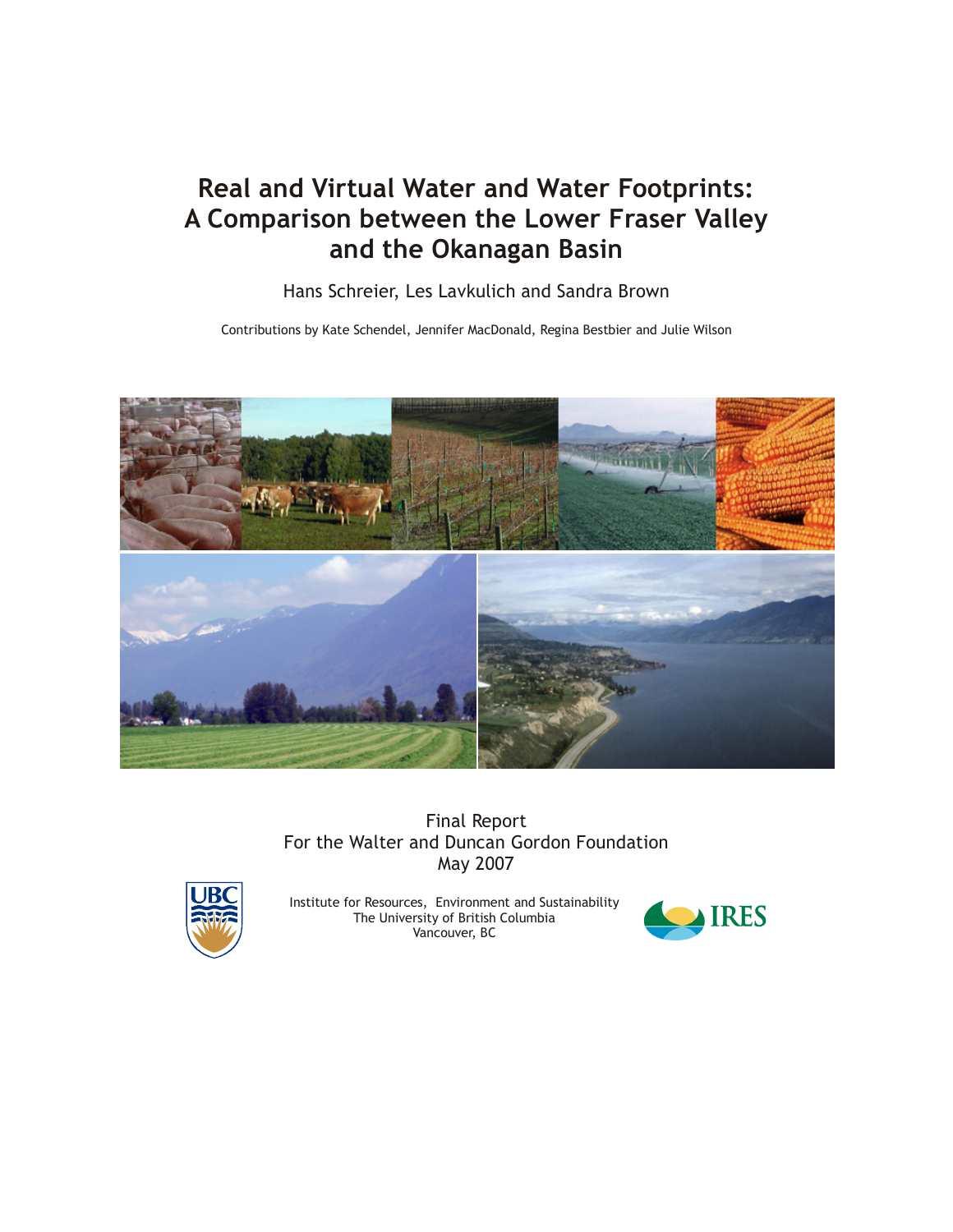## **Table of Contents**

- 1. Background on Blue, Green and Virtual Water and Why it is Important 1.1. Blue, Green and Virtual Water
	- 1.2. Agricultural-Urban Conflicts and Water Reallocation
	- 1.3. Water Needs for Food
	- 1.4. Virtual Water Imports and Exports
- 2. Aims of the project and policy relevance
- 3. Crop water requirements, water use and virtual water for different crops in the Okanagan and the Lower Fraser Basins 1991-2001
	- 3.1. Major crops
	- 3.2. Crop water requirements
	- 3.3. Crop virtual water use
	- 3.4. Virtual water content of crops
	- 3.5. Comparison to Canadian and Global Statistics
	- 3.6. Virtual Water versus Value Added
- 4. Livestock water requirements, use and virtual water, Okanagan (OK)
	- vs. the Lower Fraser Basin (LFV)
	- 4.1. Land and Livestock
	- 4.2. Livestock Water Requirements
	- 4.3. Livestock Water Use per Animal Lifetime
	- 4.4. Livestock Water Use on an Annual Basis
	- 4.5. Livestock Virtual Water Content
- 5. Comparison of Crop and Livestock Water Contents
- 6. Water Used by Golf Courses in the Okanagan Basin
- 7. Overall Water Footprint in the Okanagan
- 8. Summary, Conclusions and Future Research
	- 8.1. Crop Water Use
	- 8.2. Livestock Water Use
	- 8.3. Comparison Between Crops and Livestock
	- 8.4. Golf Course Water Use
	- 8.5 Water Balance Estimates
	- 8.6. Implications for Water Governance
	- 8.7. Remaining Deficiencies in the Analysis
	- 8.8. Future Research
- 9. Communication of Results (Conferences, Papers and Policy Meetings)
	- 9.1. Public Presentations
	- 9.2. Research Paper:
- 10. Cited References and Bibliography

Appendices 1 & 2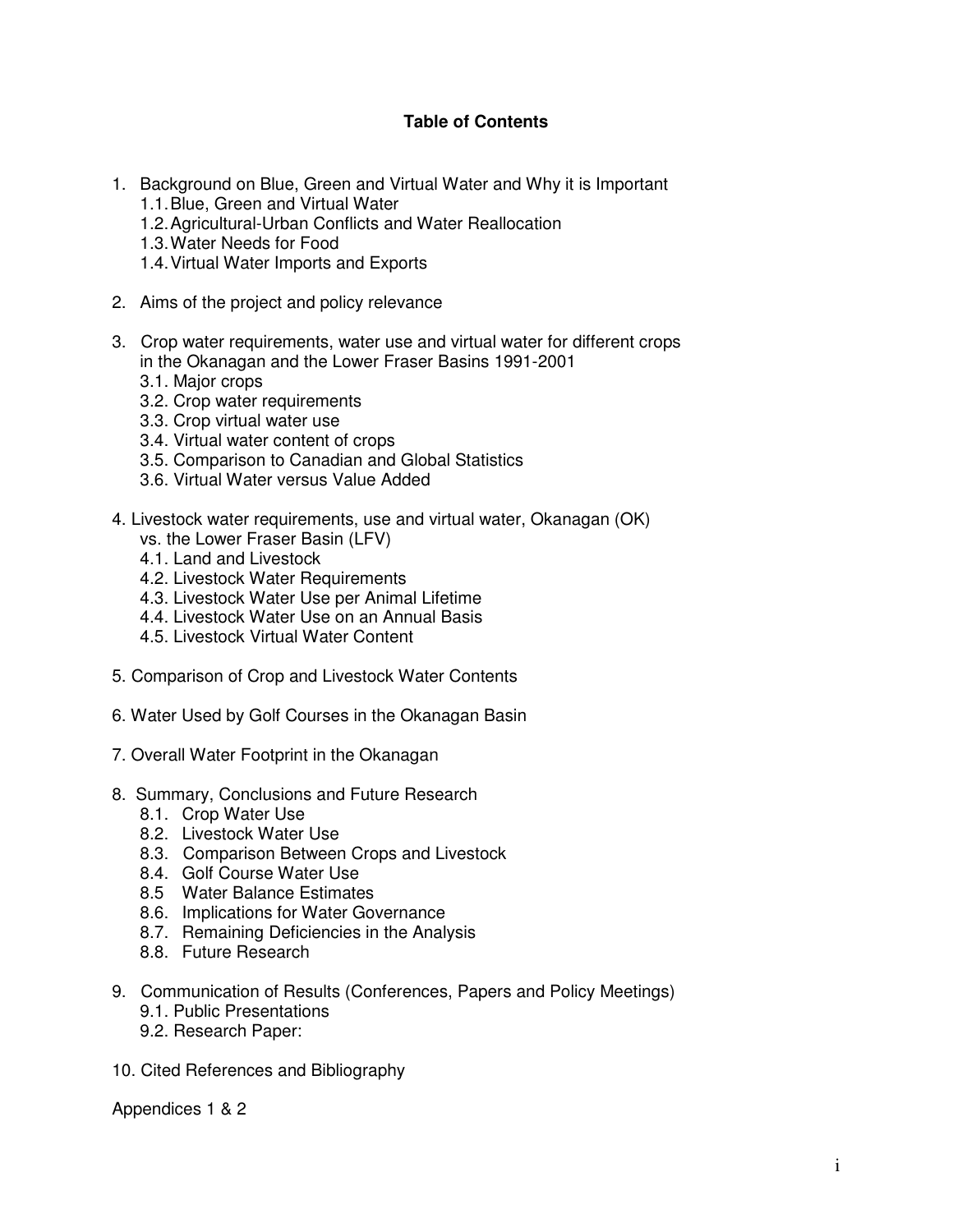# **List of Figures**

- Figure 1. Global estimates of virtual water requirements to produce different crops and meat
- Figure 2. Water requirements to maintain different diets in the world
- Figure 3. Virtual water exporting countries
- Figure 4. Virtual water importing countries
- Figure 5. Historic changes in beef and veal imports and exports in China
- Figure 6. Historic changes in chicken imports and exports in China
- Figure 7. Cropped area and production for major crops in the LFV and the OK
- Figure 8. Crop water requirements  $(m^3/ha)$
- Figure 9. Crop water use  $(Mm^3/y)$
- Figure 10. Changes in crop water use for grain, fruit and vegetables 1991-2001
- Figure 11. Virtual water content  $(m^3/ton)$
- Figure 12. Comparison of virtual water content for the LFV, OK, Canada and Global averages
- Figure 13. Animal numbers and improved pasture in the LFV and the OK
- Figure 14. Livestock water use  $(m^3)$  per animal lifetime
- Figure 15. Livestock virtual water use per year
- Figure 16. Comparison of water use for crops vs. livestock
- Figure 17. Location of golf courses in the Okanagan Basin
- Figure 18. Percent of total golf course area by regions
- Figure 19. Evapotranspiration and precipitation for March-November 2006.
- Figure 20. Precipitation, evapotranspiration and an estimate of the water amount required by irrigation (yellow) during the 2006 golf season.
- Figure 21. The average difference  $(\pm 1 \text{ S.E.})$  between mean volume of precipitation and mean volume ET per golf course, for 13 courses near Summerland and 29 courses near Vernon between 1995-2005. Positive values are water surpluses, negative values are water deficits.
- Figure 22. A comparison of 2006 precipitation to the 30 year norm for the Vernon golf season.
- Figure 23 Population growth and related domestic water consumption

#### **List of Tables**

- Table 1. Crop water use (CWU in  $m^3$ /yr) for different crops in the LVF and OK, 1991-2001
- Table 2. Virtual water content (VWC in  $m^3$ /ton) for different crops in the LFV and the OK, 1991-2001
- Table 3. Quantity and values of sales for tree fruit and berries versus virtual water<br>Table 4. Comparison of virtual water for livestock between LFV and the Ok.
- Comparison of virtual water for livestock between LFV and the Ok, 1991-2001
- Table 5. Livestock water requirements  $(m^3/annial)$
- Table 6. Virtual water content for livestock  $(m^3/ton)$
- Table 7. Comparison of virtual water content for crops and livestock
- Table 8. Climate data and estimated irrigation water requirements (deficit) for the 2006 golf season
- Table 9. Growth indicators for the OK basin 1971-2001
- Table 10. Water storage and demand analysis of Okanagan Lake
- Table 11. Comparison of water use between the LFV and the OK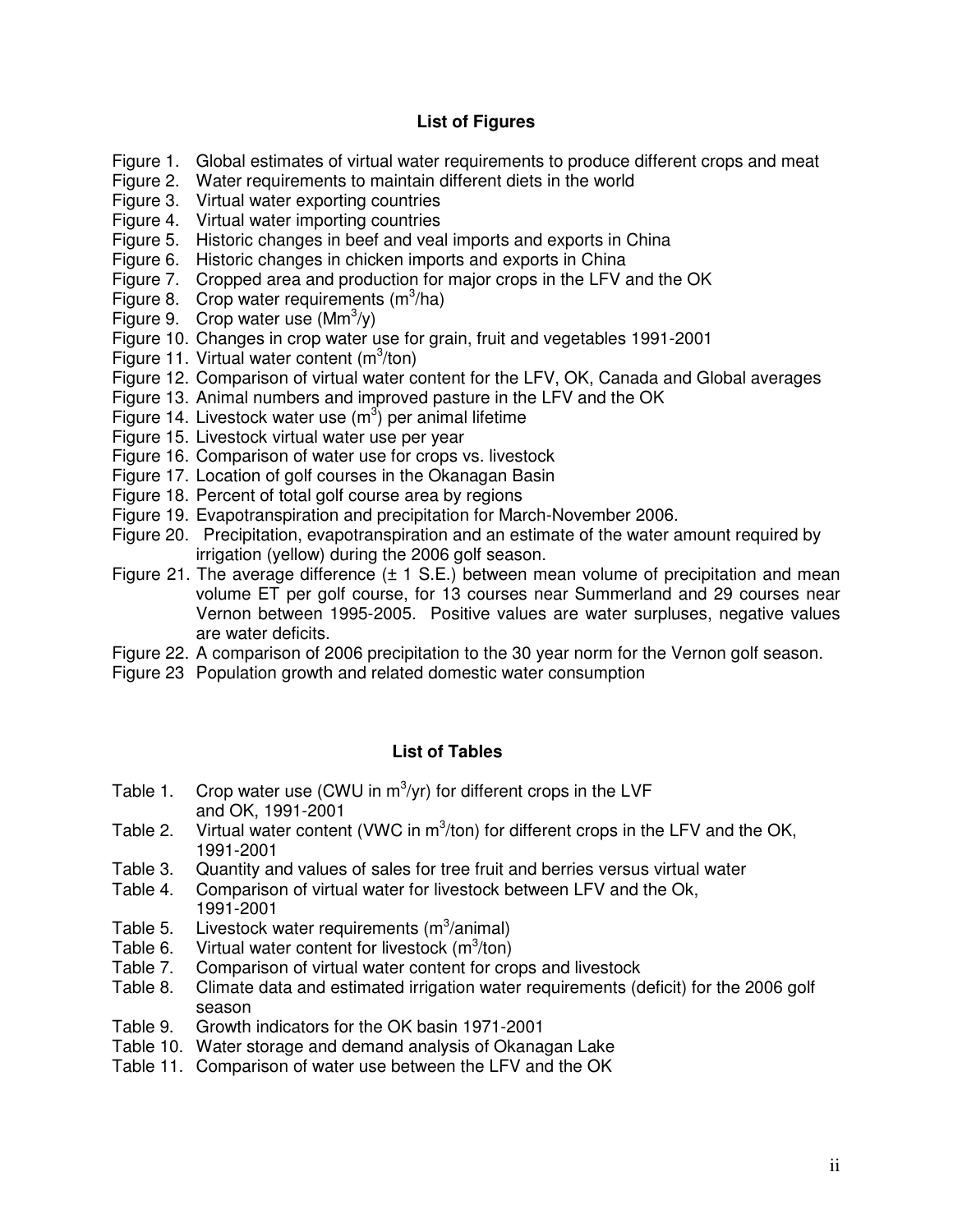# **Final Report: May 15, 2007**

This final report has 9 components:

- 1. Background on blue, green and virtual water and why it is important
- 2. Aims, objectives and policy relevance
- 3. A comparison of water use and virtual water between the Okanagan and the Lower Fraser Basin for crops
- 4. A comparison of water use and virtual water between the Okanagan and the Lower Fraser Basin for livestock
- 5. Comparing crops with livestock
- 6. Water used by golf courses in the Okanagan Basin
- 7. Overall water footprint in the Okanagan
- 8. Summary, conclusions and future research
- 9. Communications of Results

#### **1. Background on Blue, Green and Virtual Water and Why it is Important**

The concept of virtual water was introduced by Allen in 1997 as an economic tool and an alternative means of measuring the global distribution of water through trade (Allan 1997, Allan 1998). What was unique and captivating about this new premise was that it focused not on the trade of water itself, but on the trade of water imbedded within goods and commodities. The definition of virtual water is the amount of water required to produce a given good or service (Allan, 1998, Wilchens, 2001, and Chapagain and Hoekstra, 2004a). Many authors suggest that a water crisis is imminent in many parts of the world (Rogers et al. 2006). As a result we need to improve water management, and focus on reducing demand and improving the efficiency of water use. Significant savings can be made in water use if the concept of virtual water is incorporated into water allocations, but since this is a relatively new area of research, some basic research is required to make sure that the results are credible and capable of influencing policy and the governance of water.

#### **1.1. Blue, Green and Virtual Water**

 Water moves through the hydrological cycle at different rates, and most of the water that we use and manage is **blue water**, which is that component of rainwater that ends up in streams, lakes, and groundwater. However, there is also a **green water** component in the hydrological cycle, which is the rainfall that is intercepted by vegetation and by the soil, is then taken up by plants to create biomass and then evapotranspired back into the atmosphere. This part of the hydrological cycle has not been given much attention and is poorly managed. Since there is almost twice as much water in the green cycle as opposed to the blue cycle (Falkenmark and Rockstrom, 2004, Rockstrom 2005), much can be gained by improving the efficiency of green water management and biomass production. To improve biomass production is a major global challenge. There is abundant evidence to suggest that global food production needs to be increased by about 50% over the next 30 years (Lal et al. 2005) in order to meet the food demands by an additional 2.5 billion people, to improve the diet of 1 billion that currently face food shortages, and to meet the demands associated with changes in diets from emerging economies. Since the agricultural land base is shrinking, greater intensification is needed and this requires more water.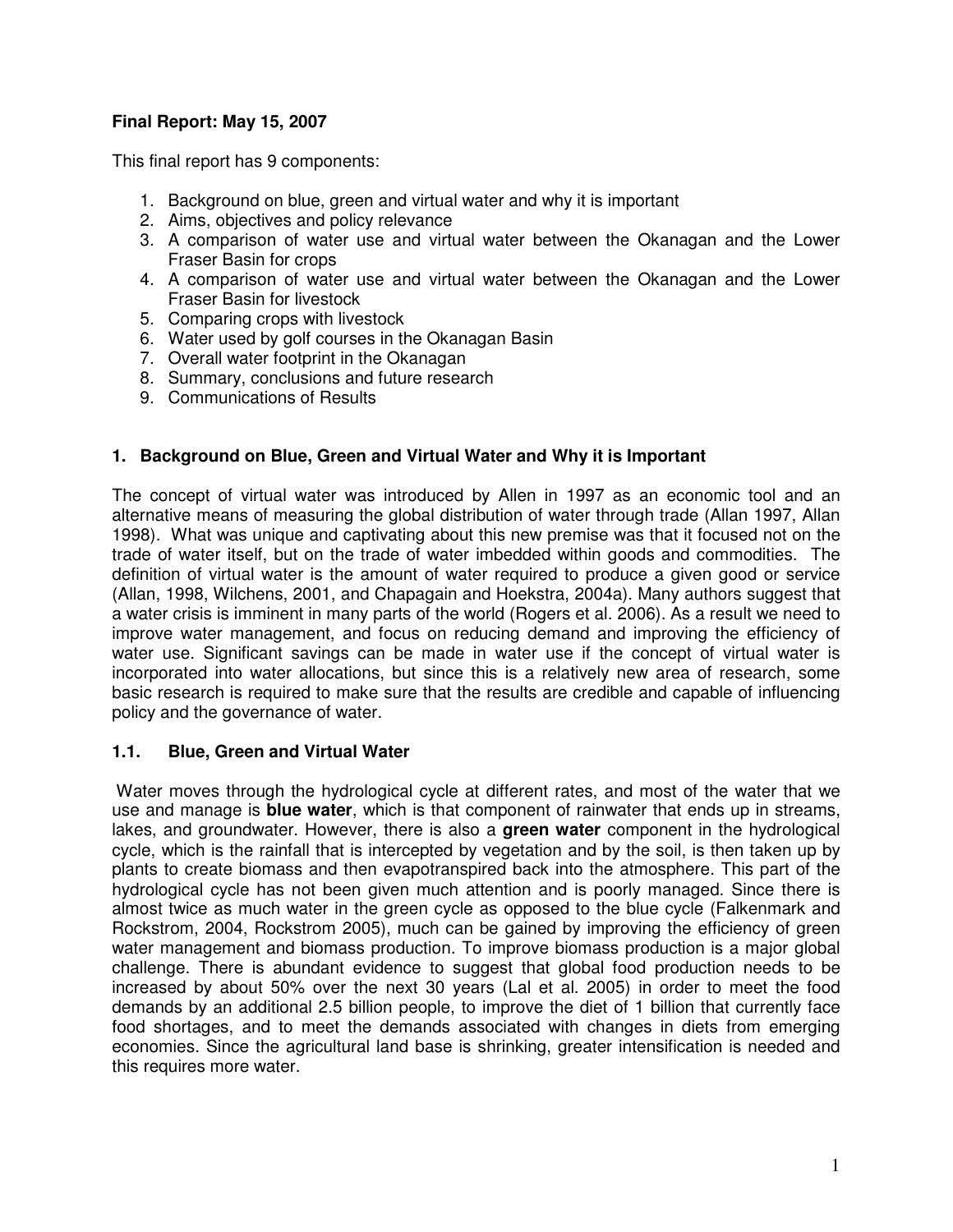The concept of **Virtual Water** needs to be considered in all water balance calculations and it is becoming evident that some water scarce countries will likely import food that is water intensive to produce. Virtual water is the water that is needed to produce food or a commodity, and is measured in  $m<sup>3</sup>$  of water per ton of crop or product. To determine the virtual water use we need data on crop water requirements over the growing season, evapotranspiration rates, the annual yield and the amount of water used in processing the crop. This concept has been applied globally by UNESCO (Chapagain and Hoekstra, 2004) to determine water balances for most of the countries in the world. However, conducting virtual water calculations on a country by country basis is only useful for overall comparative purposes and for global trade studies but it does not address regional and seasonal differences. In order to conduct a global study, average crop water requirements, evapotranspiration and yield need to be used. To simplify the process the authors of the UNESCO study used the climate data for the capital city in each country. This is appropriate for small countries like Denmark and Holland where the capital city is in close proximity of the food production area and where the country wide climatic variability is relatively small. However, this is not appropriate for Canada where the capital city is far removed from the agricultural heartland and where the climatic variability across the country is large. To make the "Virtual Water" concept useful to water resource managers and decision makers requires that such calculations be made on a watershed or river basin scale. Conducting annual water balances are only viable in a watershed context because this allows us to determine water inputs (rainfall and snow) and outputs (discharge, groundwater losses, and evapotranspiration) and this forms the basis for water allocations for different uses. In calculating water balances usually no consideration is given to the amount of water that is exported and imported in and out of the watershed in the form of products. This can be a significant component in watersheds where agriculture is the dominant land use activity and where global trade is significant.

# **1.2. Agricultural-Urban Conflicts and Water Reallocation**

Agriculture uses up to 70% of the available freshwater resources, and due to the rapid rate of urbanization (more than 50% of the world's population now lives in cities) the demands for water for cities is increasing rapidly. When water resources become scarce then water re-allocation between agriculture and urbanization will be necessary. This is already happening at a significant scale in California (Gleick et al, 2005) where some farmers sell or allocate their water rights to municipalities. Since the demands for water for food production, urbanization and industrial development are all increasing, conservation measures, demand reduction and improved efficiency in water use will become a critical component of water management. Given that 40% of all food is produced from 17% of irrigated agricultural land and given increased climatic variability, the pressure to irrigate more land is expected increase. Many people have suggested that irrigation water use efficiency in agriculture can be significantly improved (Postel, 2006). However, this should not only include the water application and management component but also the plant efficiency to use water. There are large differences in water demand between different crops and different trees, and this is an important component of green water management that needs to be taken into consideration when developing conservation water strategies. In many countries water for agriculture is subsidized and farmers hold the water rights. The urban pressure in many places is now so great that farmers are willing to sell their water rights to cities because the economic returns for the farmers for food production are lower than what they can obtain by selling water to urban centers. Arriving at a sustainable and equitable water use between urban and agricultural needs will be one of the great challenges facing the world in the next 30 years.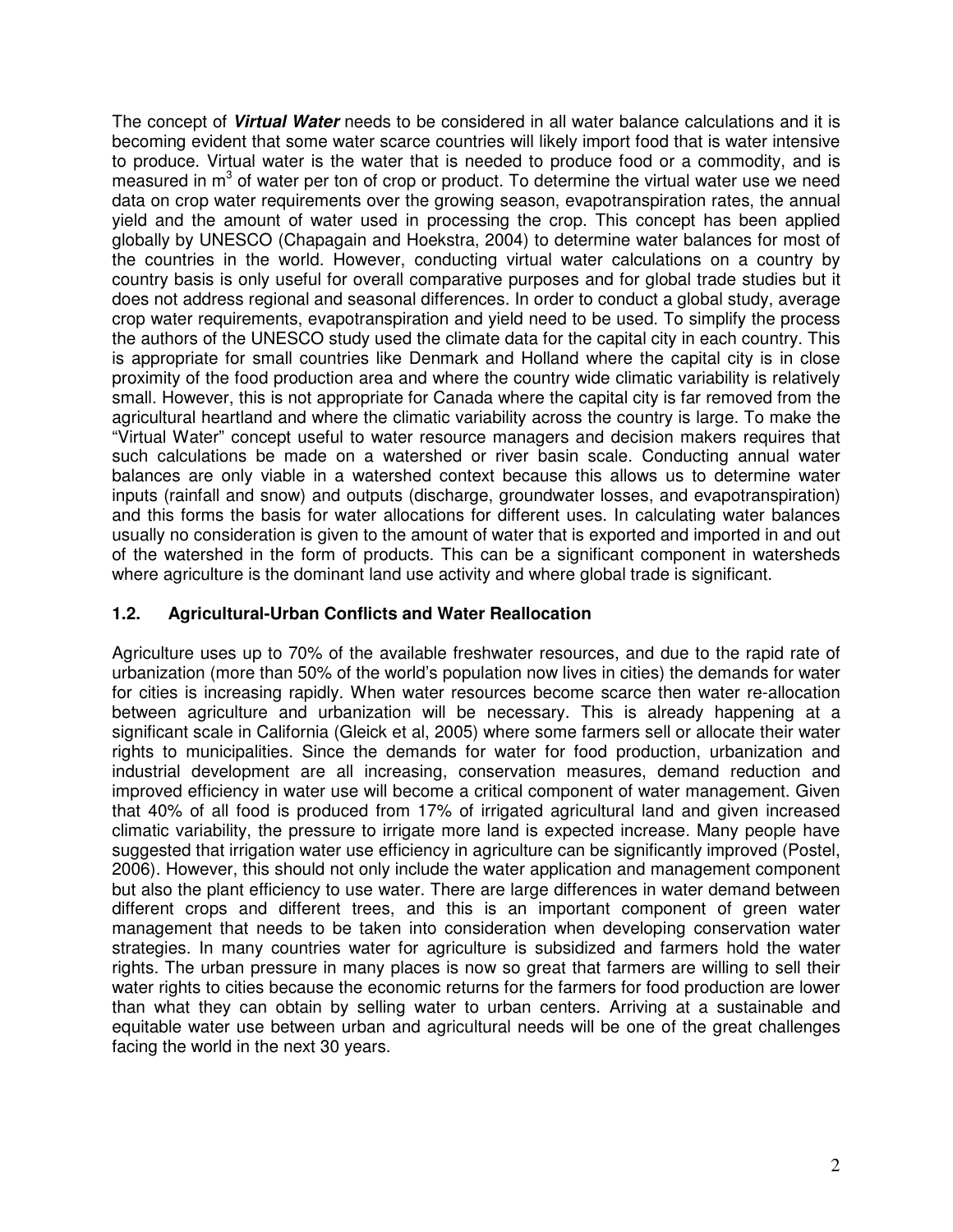#### **1.3. Water Needs for Food**

For most staple crops it takes about 1,000 litres of water to produce 1 kg of grain. Rice requires 2-3 times this amount, while meat production takes 4-30 times more water per kilogram. Figure 1 shows the low and high estimates of water needed to grow one kg of food. As our diet becomes protein (meat) rich, more water is needed to produce that diet. This is illustrated in Figure 2 which shows a comparison of the water requirements for a daily diet in the different parts of the world. It takes about 5,400 L of water to maintain a North American daily diet. The water requirement for maintaining the daily diet in developing countries is about half of the North American requirement, and if the rest of the world strives towards a North American diet we would need twice as much water for food production. It is estimated that about 30% of the current food consumption is from livestock products (Greenland, 2005) and all indicators show that food habits are shifting towards a more meat based diet (Smil, 2000) as countries move up the development ladder. China is the best example, where meat consumption has increased dramatically since 1999. This is even the case in India where meat consumption has increased in spite of the cultural and religious taboos. These trends are clear indicators that water requirements for food production will increase significantly in the near future.



Figure 1. Global estimates of virtual water requirements to produce different crops and meat.



Figure 2. Water requirements to maintain different diets in the world.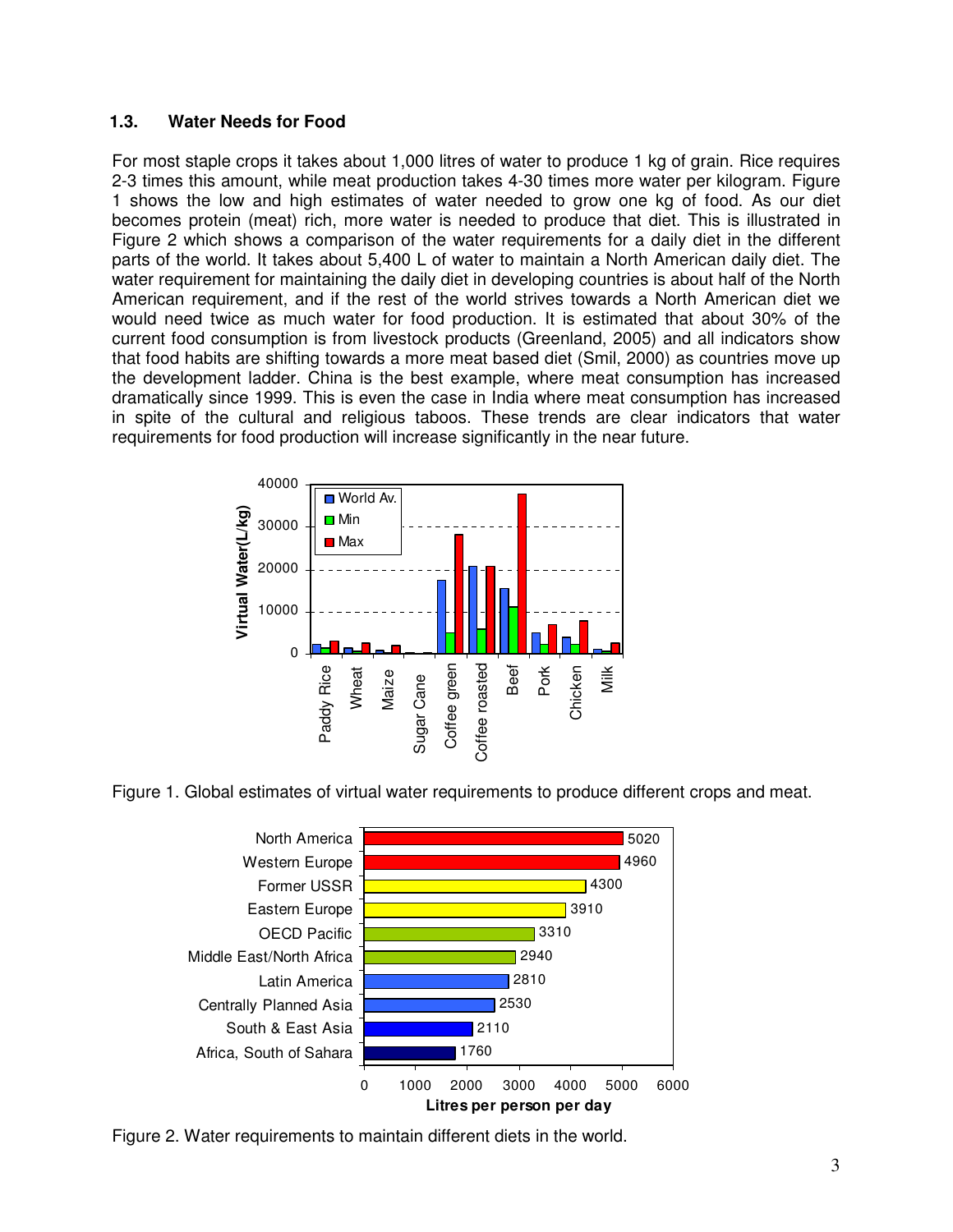#### **1.4. Virtual Water Imports and Exports**

Land rich countries with favourable climates and sufficient water resources will have the advantage to produce water intensive food and plant products, while countries with a small arable land base and scarce water resources will likely import food that is water intensive to grow. Figures 3 and 4 summarize the result of the global virtual water trade evaluation conducted by Chapagain and Hoekstra (2004). The results show that the USA, Australia and Canada are the largest virtual water exporters in the world, while Japan, Netherlands, South Korea and China are the largest virtual water importers.

Countries that have significant additional capacity to produce food (USA, Canada, Brazil and Argentina) will likely become greater water exporters particularly in the form of meat, and this will require far more water than exporting grains. China, which already has the most intensive agriculture, will likely become a major importer of meat (particularly beef and chickens), and in this way will import large amounts of virtual water. Recent evidence suggests that this is already happening; since 1999 chicken and beef imports to China far exceed exports (Figures 5 and 6).









Figure 5. Historic changes in beef and veal imports and exports in China.



Figure 6. Historic changes in chicken imports and exports in China.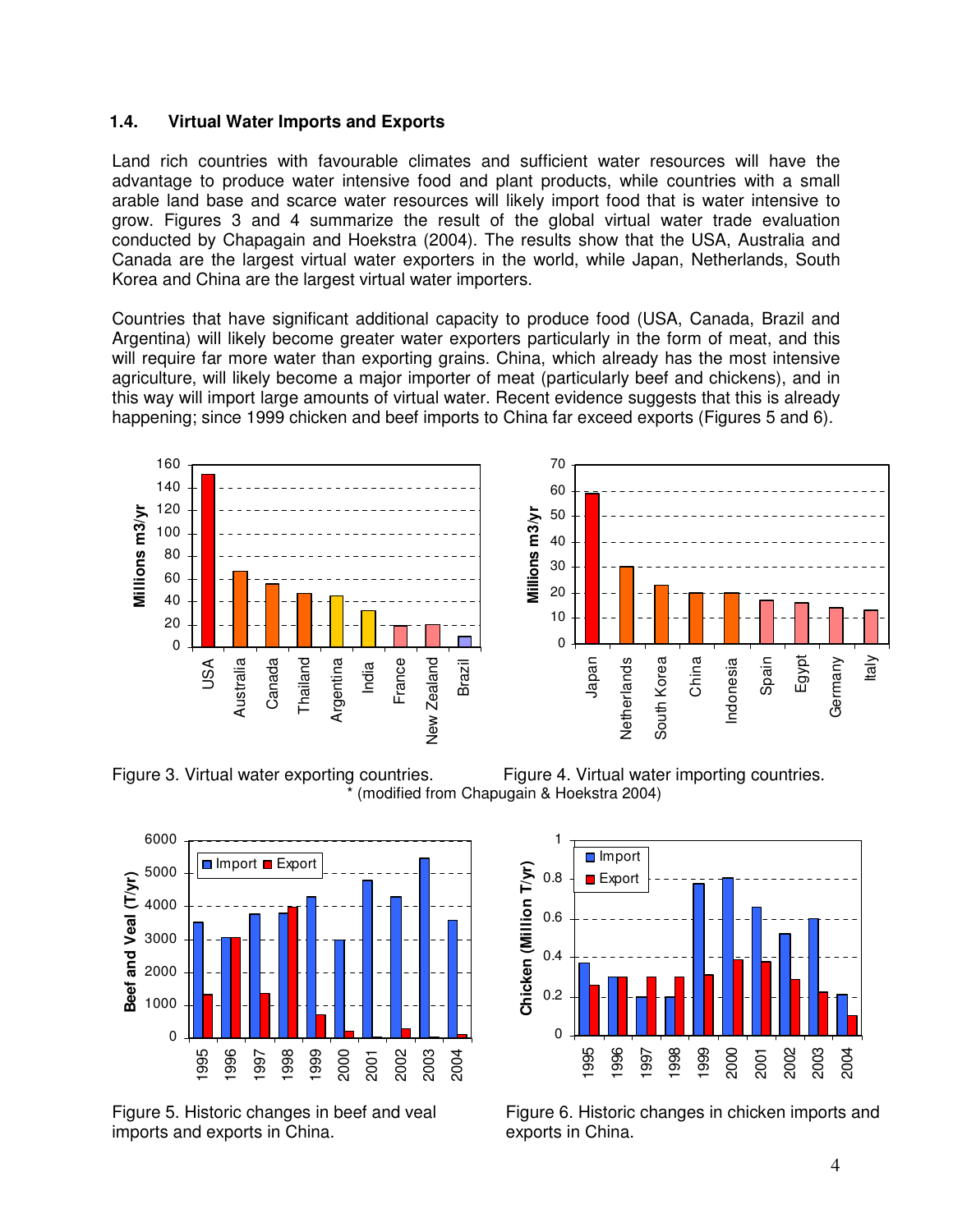Canada has the potential to become a significant virtual water exporter, but as water resources become scarce and water pollution problems increase, decisions need to be made on how to reorganize food production. Water demanding crops should be grown in areas with surplus water and low water demanding crops should be grown in dry areas of Canada. A large proportion of the food production in Canada occurs in the semi-arid environments and with the increasing variability in climate these areas will experience higher production risks related to water shortages.

# **2. Aims of the project and policy relevance**

The overall goal of the study was to evaluate the water use and virtual water needs between the Okanagan Basin (OK) and the Lower Fraser Valley (LFV). The Okanagan basin is the driest watershed and the Lower Fraser Valley is one of the wettest watersheds in Canada. Food production is widespread in both basins, and both areas are experiencing some of the most rapid population growth rates in the country.

The Okanagan basin is at a crossroad. Almost all surface water resources are fully allocated and questions are being raised on how to provide sufficient water to meet the continuously increasing demands from urban, recreational and agricultural activities. Agriculture alone uses up to 77% of the available freshwater resources. The annual rainfall in the area dominated by agriculture and urbanization ranges between 300 and 500 mm per year with most of it falling during the winter months. In contrast, the Lower Fraser Valley has ample water resources with annual rainfall in the lowland area ranging from 1,400 to 1,800 mm per year.

Contrasting these two areas in terms of water use and virtual water needs is of interest because of the emerging concern that short term water demands cannot be met in the Okanagan. The Okanagan has experienced rapid growth over the past 10 years, and the problem is exacerbated by increased climatic variability which is anticipated to bring higher temperatures during the summer and more unreliable snow pack in the winter.

The aims of the project are to determine the amount of water used in the production of different crops and livestock, and compare the efficiency in water requirements between the two basins. The specific objectives are:

- 1. Compare the water requirements and virtual water used between different crops and livestock;
- 2. Determine the overall water needs for food production in both basins;
- 3. Compare the water requirements and determine where the greatest water savings can be made by conservation and trade-offs; and
- 4. Compare the water needs for food with those for domestic and recreational uses.

To our knowledge this is the first time in Canada that a detailed comparison on water needs for different food produced in two river basins has been made. The study provides key information for the determination of the water balance for the Okanagan Basin. This information will provide a basis for the development of a water conservation strategy that is now being initiated by the Okanagan Basin Water Board. Decision makers can now assess in quantitative terms what activities are most water intensive and what the best trade-offs are in terms of water conservation.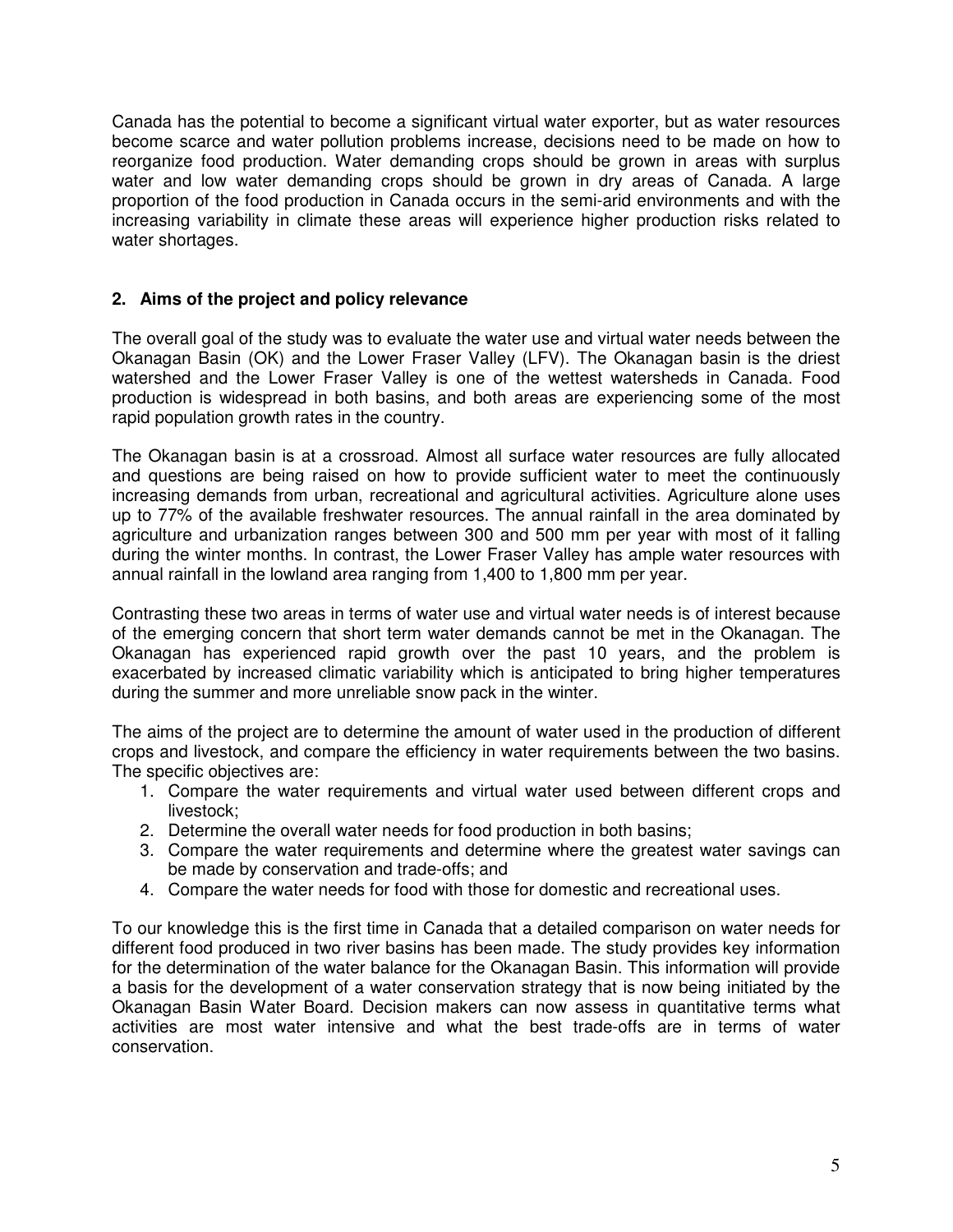#### **3. Crop water requirements, water use and virtual water for different crops in the Okanagan and the Lower Fraser Basins 1991-2001**

Agricultural production is a significant water user in British Columbia. Agriculture is the largest water user in the Okanagan utilizing 77% of the water supplied in the summer months (Nyvall and van der Gulik, 2000). To provide a more complete picture of water use, the water footprint concept includes both the water withdrawn from surface and groundwater (blue water), and the use of soil water (green water in agricultural production).

## **3.1. Major crops**

The major crops produced in the Lower Fraser Valley and Okanagan Basin on an area (ha) and a production (T/yr) basis are show in Figures 7a to d. The Agricultural Census data (Statistics Canada 2002) was used as a basis for the crop water use and virtual water use calculations as it is the only comprehensive data available for both the Lower Fraser and Okanagan.



Figure 7. Cropped area and production for major crops in the Lower Fraser and Okanagan.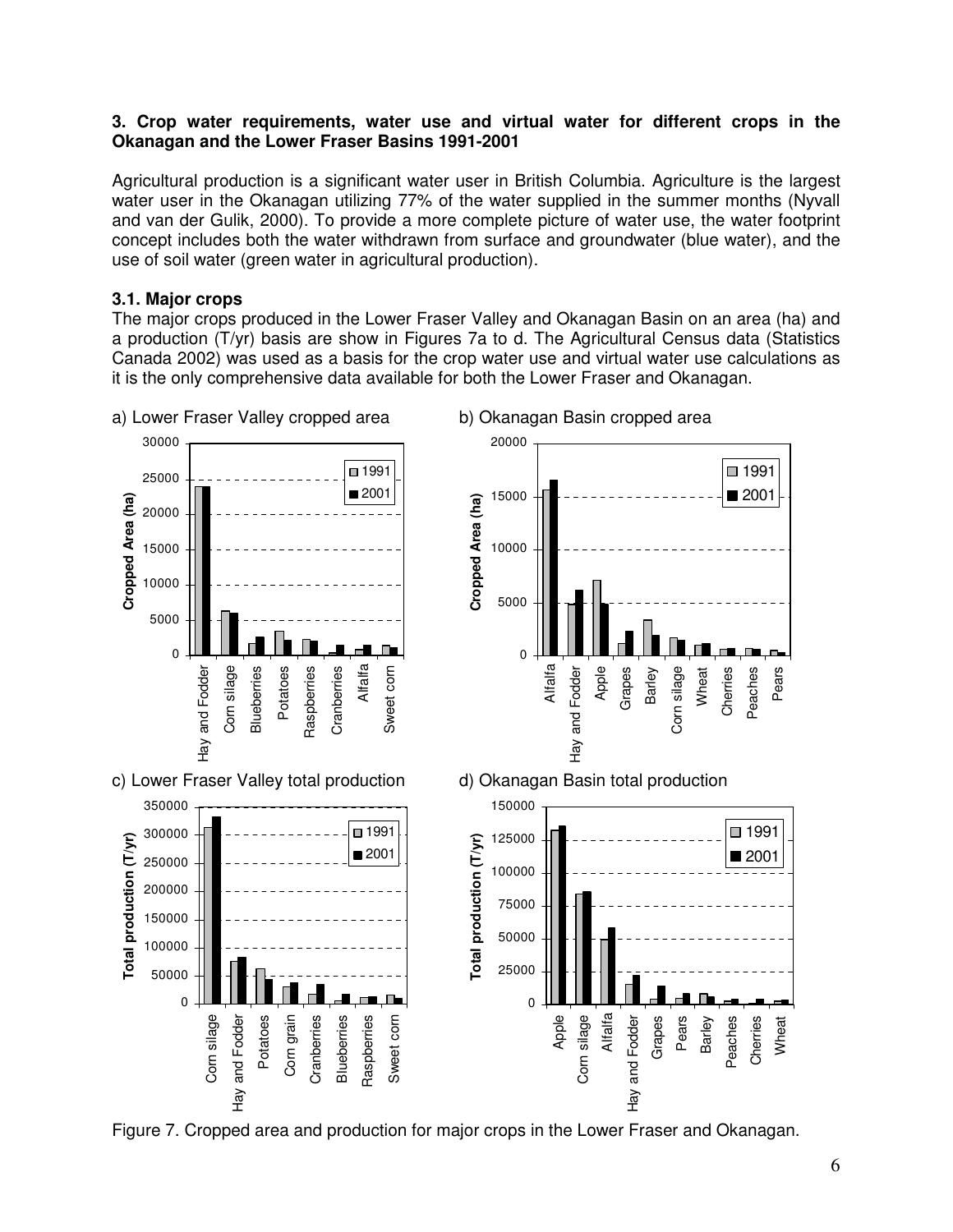## **3.2. Crop water requirements**

Estimated crop water requirements  $(m^3/ha)$  are directly related to evapotranspiration. Evapotranspiration is influenced by crop type, stage of development of the crop, and local climatic regime. The mean monthly evapotranspiration was calculated from 10 years (1995- 2005) of Environment Canada data available through the Farmwest agricultural service centre (www.farmwest.com) for three stations in the Lower Fraser Valley and two stations in the Okanagan Basin. Local crop coefficients from the BC Ministry of Agriculture, Food and Fisheries (van der Gulik and Nyvall, 2001) were cross-referenced with values from the Pacific Northwest Cooperative Agricultural Weather network (USBR 2006). The resulting crop water requirements for the major crops produced in the Lower Fraser Valley and the Okanagan Basin are summarized in Figure 8a and b. High water requirement fruit crops such as apples, peaches and cherries are grown in the Okanagan Basin. The range in water requirements for crops grown in the Lower Fraser Valley is smaller, with raspberries having the highest crop water requirement  $(m^3/ha)$ .



Figure 8. Crop water requirements  $(m^3/ha)$ .

# **3.3. Crop virtual water use**

Crop water use reflects the crop water requirements, the area under production and yield. Production and yield data from the 1991 and 2001 Agricultural Census (Statistics Canada, 2002) and horticultural statistics (BCMAFF, 2002) were used in the calculations, along with the crop water requirements. Crop water uses for the major crops in the two regions are presented in Figures 9a and b, and Table 1. The most water demanding crops were hay fodder in the Lower Fraser Valley, and alfalfa and apples in the Okanagan Basin. Apples have a high crop water requirement and the area under production is moderately high  $(3<sup>rd</sup>$  in the Okanagan Basin), while alfalfa is grown on over 16,000 ha of land. Apples together with alfalfa, and hay fodder make up 81% of crop water use in the Okanagan. Water use in apple production declined significantly from 1991 to 2001, in part related to a decline in cropped area. Hay and silage corn make up approximately 70% of all crop water use in the Lower Fraser, followed by raspberries and blueberries. Hay fodder has a lower crop water requirement, but the area under production in the basin is nearly 24,000 ha.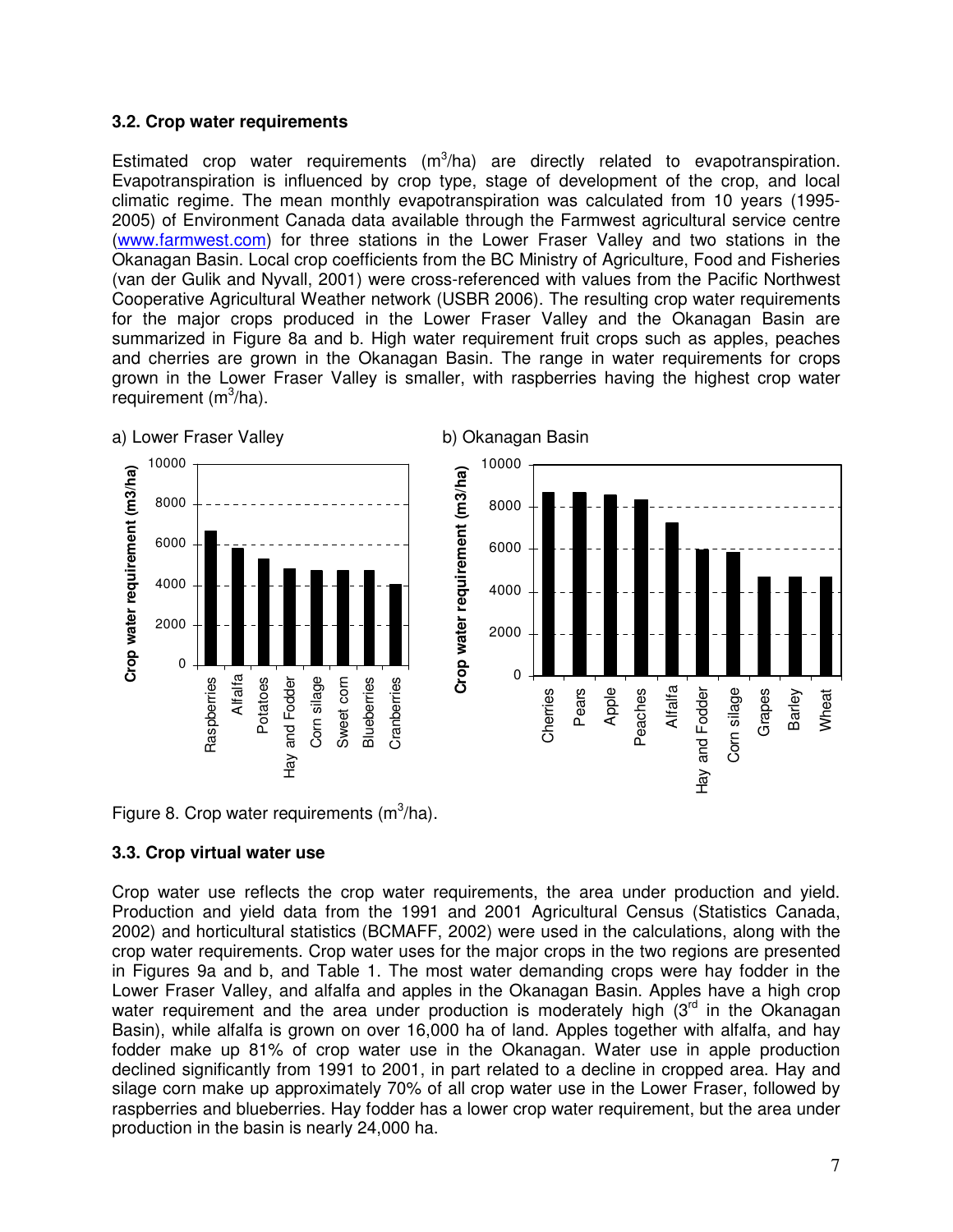



Overall crop water use (Figure 10a and b) in the Lower Fraser Valley has been relatively constant (-2%). Water use by fruits however did increase from 27 million  $m^3$  in 1991 to 32 million  $m<sup>3</sup>$  in 2001. In the Okanagan Basin crop water use has declined by 4% with the largest change occurring in fruit production dropping from 85 million  $m^3$  in 1991 to 69 million  $m^3$  in 2001. Reductions can be attributed to more efficient management and higher yields.



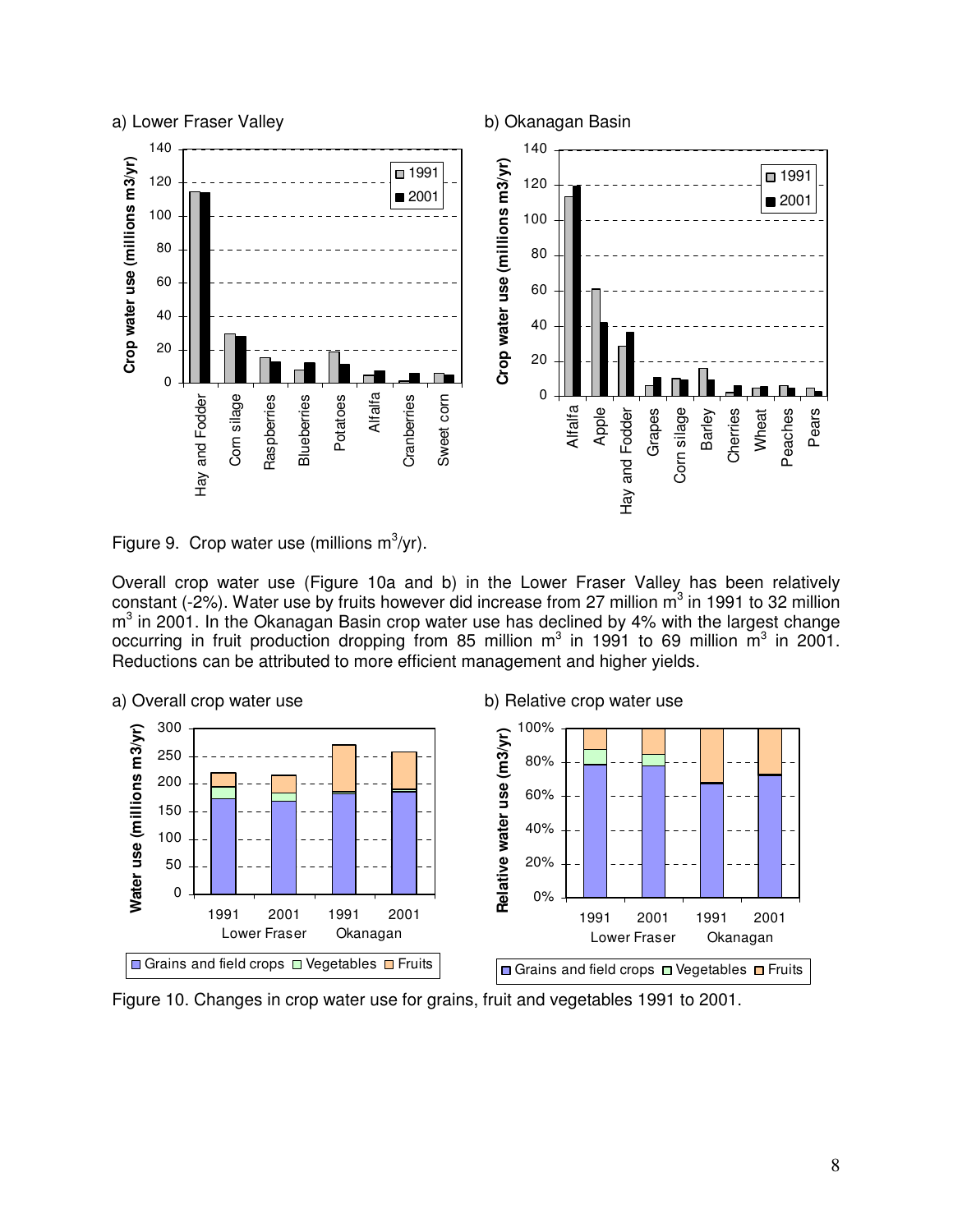| <b>Crops</b>                          | Crop Water Use (m3/yr) CWU |                 |                         |                         |  |
|---------------------------------------|----------------------------|-----------------|-------------------------|-------------------------|--|
| <b>Grains &amp; Field Crops</b>       | <b>LFV 1991</b>            | <b>LFV 2001</b> | <b>OK 1991</b>          | OK 2001                 |  |
| Wheat                                 | 1,201,354                  | 1,333,164       | 4,527,642               | 5,352,554               |  |
| Spring wheat                          | 891,412                    | 990,458         | 2,263,821               | 0                       |  |
| Winter wheat                          | 435,480                    | 0               | 1,542,219               | 2,302,153               |  |
| Oats                                  | 884,633                    | 982,926         | 3,135,603               | 2,563,789               |  |
| <b>Barley</b>                         | 0                          | 0               | 15,823,312              | 8,975,605               |  |
| Mixed grains                          | 118,629                    | 131,810         | 1,026,453               | 899,904                 |  |
| Corn for grain                        | 2,911,504                  | 3,235,005       | 488,094                 | 688,036                 |  |
| Total rye                             | 621,535                    | 690,594         | 127,972                 | 357,132                 |  |
| Corn for silage                       | 29,308,386                 | 28,016,271      | 9,785,402               | 8,979,753               |  |
| Alfalfa and alfalfa mixtures          | 4,603,818                  | 7,595,426       | 113,225,761             | 119,736,477             |  |
| Tame hay & fodder crops               | 114,738,435                | 114,134,549     | 28,855,078              | 36,433,782              |  |
| Potatoes                              | 18,345,344                 | 11,418,176      | 1,167,412               | 514,453                 |  |
| Total Grain (m <sup>3</sup> /yr)      | 174,060,531                | 168,528,378     | 181,968,769             | 186,803,637             |  |
| <b>Vegetables</b>                     |                            |                 |                         |                         |  |
| Sweet corn                            | 6,022,796                  | 4,819,497       | 1,077,041               | 564,542                 |  |
| Tomatoes                              | 21,145                     | 36,367          | 500,723                 | 479,161                 |  |
| Cucumbers                             | 455,998                    | 243,563         | 160,558                 | 103,175                 |  |
| Green peas                            | 98,893                     | 1,946,270       | 13,989                  | 62,494                  |  |
| Green or wax beans                    | 2,907,194                  | 1,488,974       | 36,263                  | 31,821                  |  |
| Cabbage                               | 1,347,026                  | 1,473,117       | 190,702                 | 40,393                  |  |
| Cauliflower                           | 1,636,903                  | 230,588         | 115,079                 | 32,314                  |  |
| Broccoli                              | 3,251,350                  | 473,734         | 52,608                  | 32,314                  |  |
| Carrots                               | 675,028                    | 887,810         | 190,702                 | 177,728                 |  |
| Dry onions                            | 83,087                     | 152,023         | 289,174                 | 134,995                 |  |
| Lettuces                              | 1,785,967                  | 1,792,863       | 34,925                  | 54,606                  |  |
| Spinach                               | 92,443                     | 389,370         | 213,703                 | 32,312                  |  |
| Peppers                               | 123,955                    | 233,756         | 207,690                 | 344,190                 |  |
| Squash& zucchini                      | 890,881                    | 1,488,256       | 134,614                 | 342,775                 |  |
| Total Vegetables (m <sup>3</sup> /yr) | 19,392,664                 | 15,656,184      | 3,217,772               | 2,432,820               |  |
| <b>Fruit</b>                          |                            |                 |                         |                         |  |
| Apple                                 | 55,912                     | 52,614          | 61,142,764<br>4,377,769 | 41,949,275<br>2,470,622 |  |
| Pears                                 | na                         | na              |                         | 1,007,216               |  |
| Plums and prunes<br>Cherries (sweet)  | na                         | na              | 1,689,792<br>2,238,244  | 5,998,844               |  |
| Cherries (sour)                       | na<br>na                   | na<br>na        | 1,352,341               | 858,216                 |  |
| Peaches                               | na                         | na              | 5,702,009               | 4,536,635               |  |
| Apricots                              | na                         | na              | 2,155,942               | 1,423,421               |  |
| <b>Strawberries</b>                   | 2,487,057                  | 1,501,165       | 210,279                 | 97,889                  |  |
| Raspberries                           | 15,370,179                 | 12,973,875      | 729,169                 | 190,544                 |  |
| <b>Blueberries</b>                    | 7,972,211                  | 11,763,353      | na                      | na                      |  |
| Cranberries                           | 1,040,770                  | 5,694,624       | na                      | na                      |  |
| Grapes                                | 164,754                    | 105,760         | 5,746,585               | 10,785,462              |  |
| Total Fruit (m <sup>3</sup> /yr)      | 27,090,882                 | 32,091,391      | 85,344,893              | 69,318,124              |  |
| Overall total $(m^3/yr)$              | 220,544,076                | 216,275,953     | 270,531,434             | 258,554,581             |  |
|                                       |                            |                 |                         |                         |  |

Table 1. Crop water use (CWU in  $m^3$ /yr) for different crops in the LFV and the OK, 1991-2001.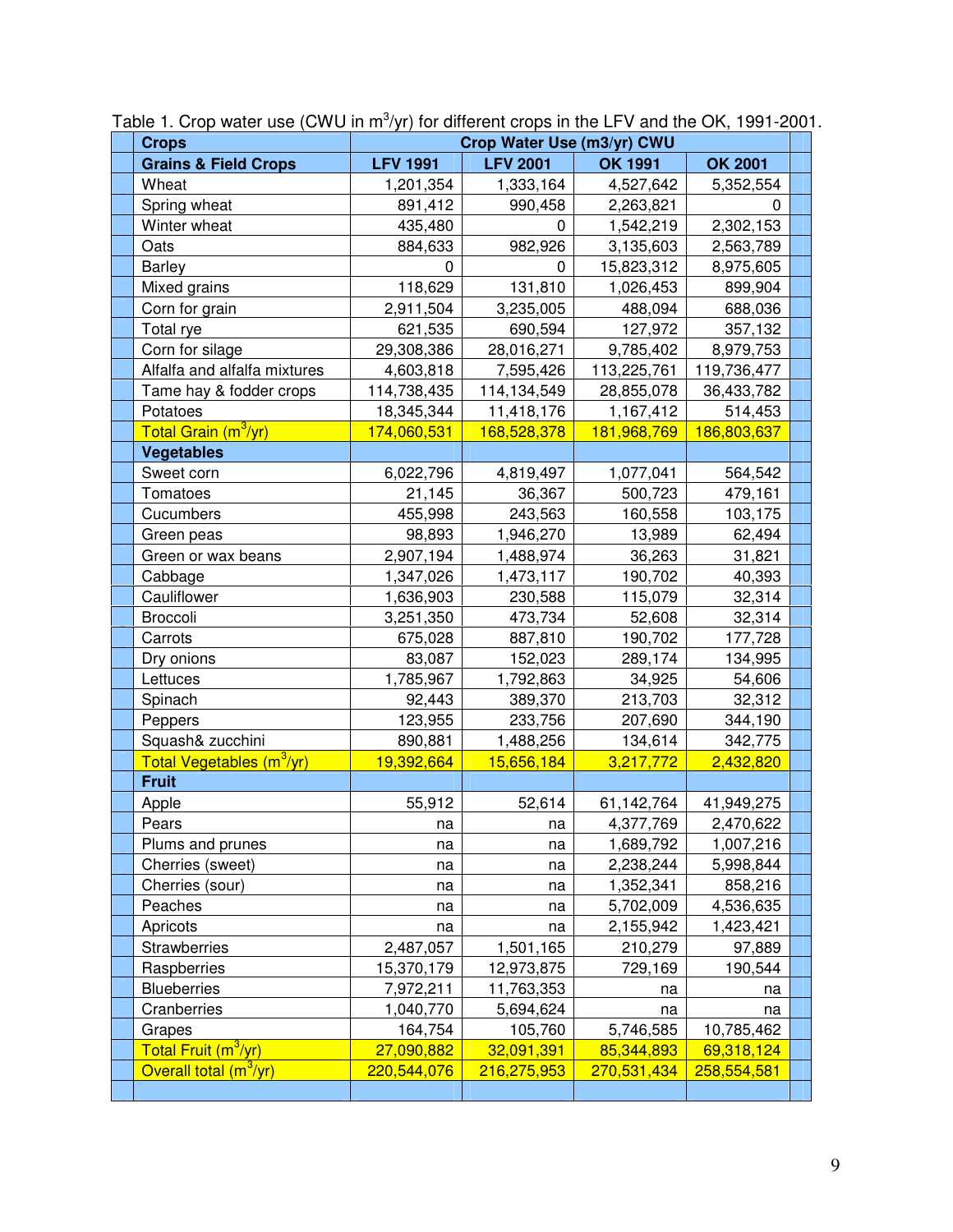#### **3.4. Virtual water content of crops**

Virtual Water Content refers to water use per ton of crop produced, and was calculated from the crop water use and production data from the Agricultural Census. Virtual Water Content is summarized Figure 11a and b, and Table 2. In the Lower Fraser Valley grain and field crops have the highest VWC with the exception of corn silage. Strawberries, raspberries and blueberries also have moderately high virtual water contents. In the Okanagan grain and fruit crops are the most water demanding in terms of  $m<sup>3</sup>$  of water per ton of product, specifically alfalfa, hay, wheat, barley, cherries and peaches. Significant reductions in VWC occurred in both regions from 1991 to 2001 particularly in the most water demanding fruit crops such as raspberries, blueberries, cherries and peaches. Reductions in VWC can be attributed to more efficient management and higher yields.



Figure 11. Virtual water content for major crops  $(m^3/ton)$ .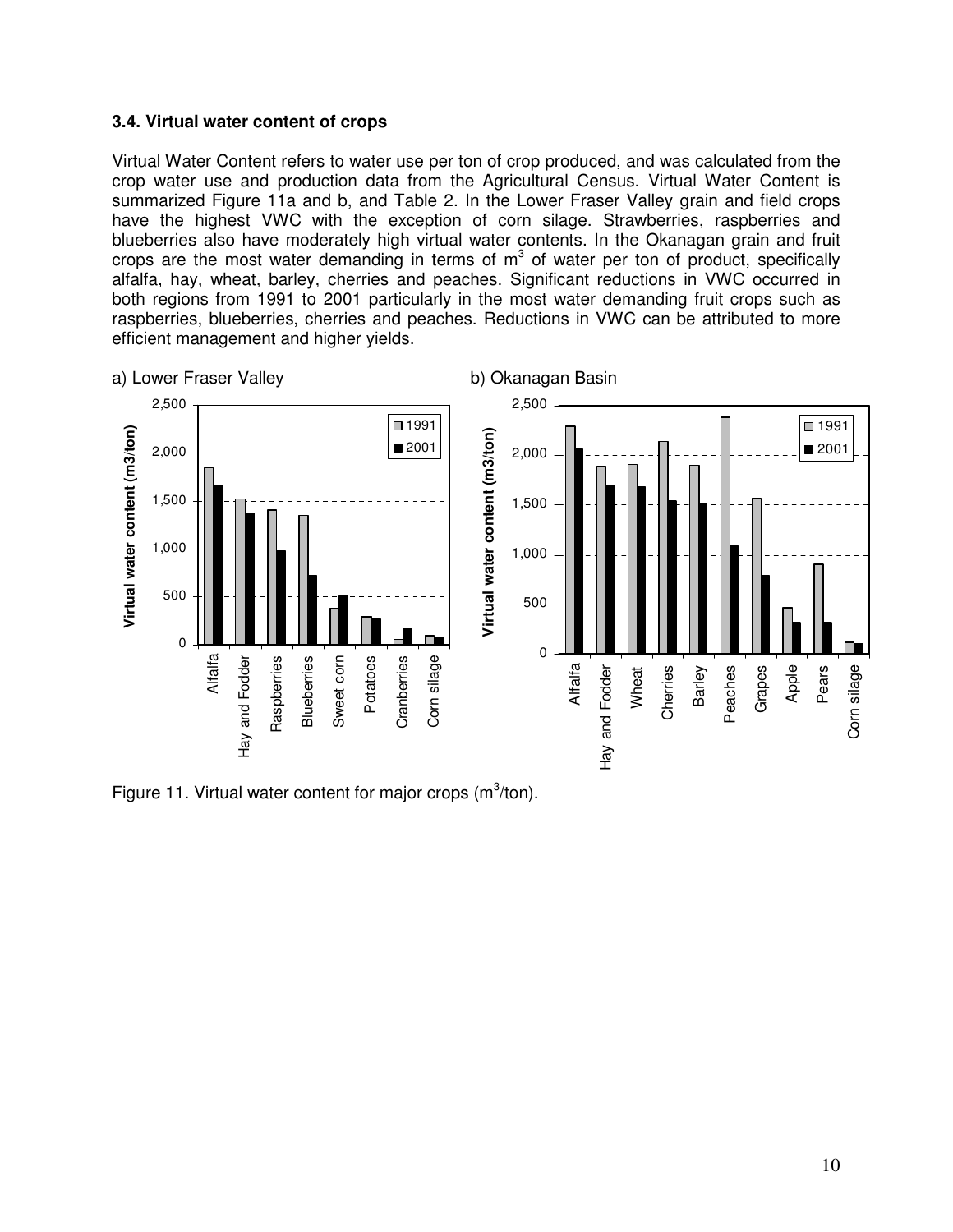| <b>Virtual Water Content (m3/ton) VWC</b> |            |            |       |       |         |         |  |
|-------------------------------------------|------------|------------|-------|-------|---------|---------|--|
|                                           | <b>LFV</b> | <b>LFV</b> | OK    | OK    |         |         |  |
| Crop                                      | 1991       | 2001       | 1991  | 2001  | Canada* | Global* |  |
| <b>Grains and Field</b>                   |            |            |       |       |         |         |  |
| <b>Crops</b>                              |            |            |       |       |         |         |  |
| Wheat                                     | 1,531      | 1,345      | 1,905 | 1,674 | 1,491   | 1,334   |  |
| Spring wheat                              | 1,531      | 1,345      | 1,905 | na    |         |         |  |
| Winter wheat                              | 1,097      | na         | 1,303 | 1,140 |         |         |  |
| Oats                                      | 1,589      | 1,448      | 1,978 | 1,803 | 1,347   | 1,597   |  |
| <b>Barley</b>                             | na         | na         | 1,898 | 1,512 | 44      | 1,388   |  |
| Mixed grains                              | 1,494      | 1,345      | 1,860 | 1,674 | 826     | 1,105   |  |
| Corn for grain                            | 94         | 84         | 118   | 105   | 353     | 909     |  |
| Total rye                                 | 1,467      | 1,195      | 1,353 | 1,102 | 1,588   | 901     |  |
| Corn for silage                           | 93         | 84         | 117   | 105   | 84      | 636     |  |
| Alfalfa & mixtures                        | 1,848      | 1,663      | 2,294 | 2,065 | na      | 134     |  |
| Tame hay & fodder                         | 1,522      | 1,369      | 1,891 | 1,702 | na      | 167     |  |
| Potatoes                                  | 294        | 264        | 122   | 109   | 106     | 255     |  |
| <b>Vegetables</b>                         |            |            |       |       |         |         |  |
| Sweet corn                                | 379        | 513        | 791   | 593   | 346     | 509     |  |
| Tomatoes                                  | 117        | 200        | 275   | 282   | 39      | 184     |  |
| Cucumbers                                 | 375        | 195        | 562   | 284   | 59      | 242     |  |
| Green peas                                | 11         | 431        | 934   | 765   | 532     | 343     |  |
| Green or wax beans                        | 751        | 217        | 1,142 | 468   | 319     | 359     |  |
| Cabbage                                   | 260        | 221        | 251   | 118   | 147     | 211     |  |
| Cauliflower                               | 732        | 168        | 488   | 648   | 169     | 159     |  |
| Broccoli                                  | 900        | 178        | 1,932 | 1,187 | na      | na      |  |
| Carrots                                   | 149        | 106        | 276   | 222   | 16      | 131     |  |
| Dry onions                                | 57         | 53         | 275   | 275   | 72      | 346     |  |
| Lettuces                                  | 192        | 427        | 669   | 109   | 61      | 133     |  |
| Spinach                                   | 189        | 627        | 393   | 424   | 148     | 144     |  |
| Peppers                                   | 531        | 515        | 898   | 678   | 120     | 323     |  |
| Squash& zucchini                          | 205        | 192        | 316   | 151   | 122     | 234     |  |
| <b>Fruit</b>                              |            |            |       |       |         |         |  |
| Apple                                     | 308        | 204        | 463   | 310   | 169     | 697     |  |
| Pears                                     | na         | na         | 906   | 308   | 287     | 727     |  |
| Plums and prunes                          | na         | na         | 624   | 1,300 | 614     | 1,612   |  |
| Cherries (sweet)                          | na         | na         | 2,146 | 1,534 | 602     | 1,543   |  |
| Cherries (sour)                           | na         | na         | 565   | 980   | 476     | 1,343   |  |
| Peaches                                   | na         | na         | 2,384 | 1,093 | 288     | 1,194   |  |
| Apricots                                  | na         | na         | 3,481 | 2,497 | 444     | 1,391   |  |
| <b>Strawberries</b>                       | 964        | 594        | 911   | 379   | 362     | 276     |  |
| Raspberries                               | 1,406      | 982        | 2,622 | 934   | 485     | 713     |  |
| <b>Blueberries</b>                        | 1,346      | 722        | na    | na    | 456     | 395     |  |
| Cranberries                               | 60         | 165        | na    | na    | 65      | 152     |  |
| Grapes                                    | 967        | 870        | 1,566 | 787   | 287     | 655     |  |
|                                           |            |            |       |       |         |         |  |

Table 2. Virtual Water Content (VWC in m<sup>3</sup>/ton) for different crops LFV vs. OK, 1991-2001.

\* 2004 Chapagain and Hoekstra, UNESCO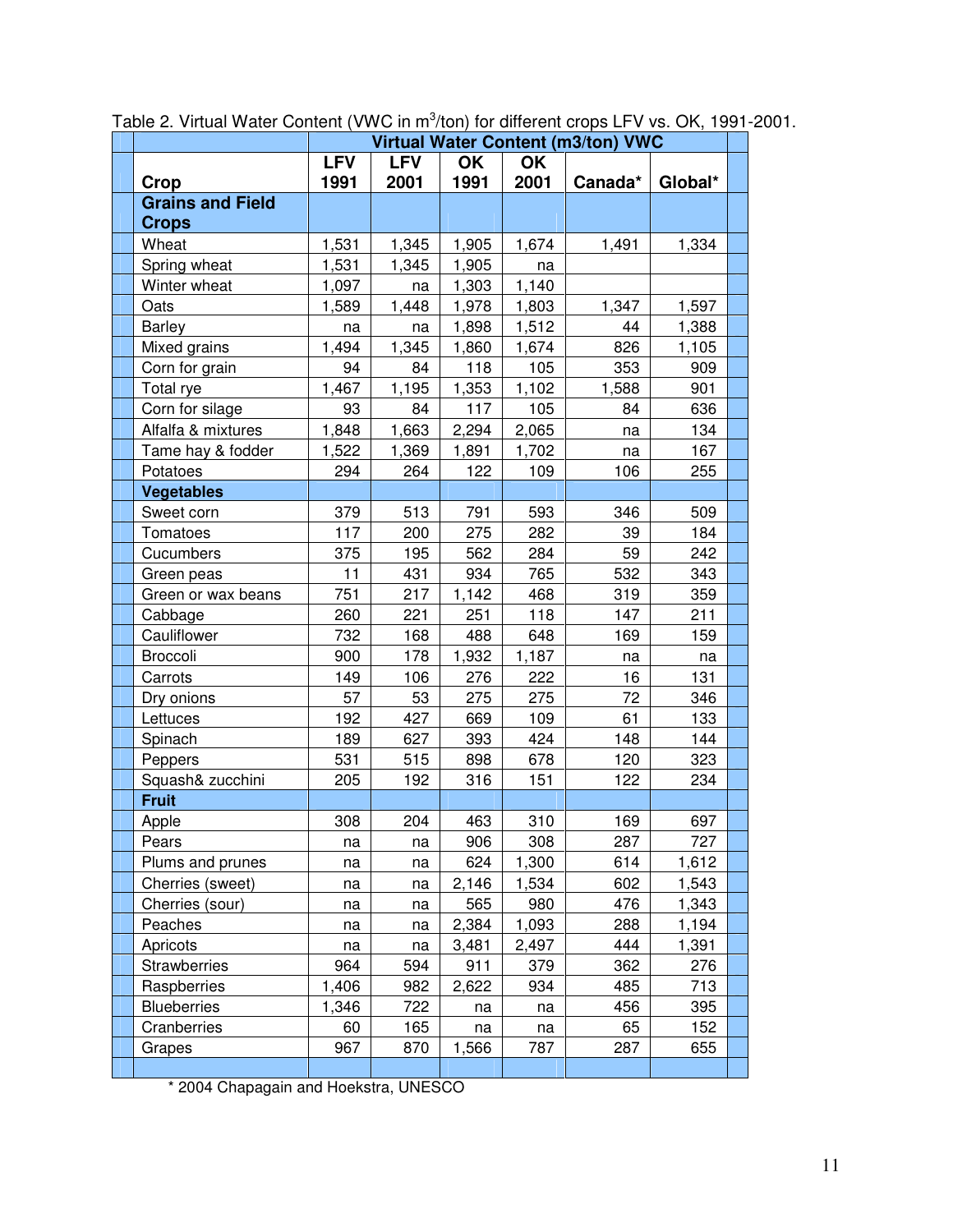## **3.5. Comparison to Canadian and Global Statistics**

Figure 12 shows the virtual water contents for the major crops grown in the Lower Fraser Valley and Okanagan Basin in comparison with Canada and Global averages as determined by UNESCO (Chapagain and Hoekstra 2004). The virtual water content for fruits in the Lower Fraser Valley and Okanagan Basin were all higher than values for Canada and 50% were higher than Global VWC averages. For grain and field crops, 55% were higher than Canadian averages, and 68% were higher than Global averages (Table 2).



Figure 12. Comparison of virtual water content for the Lower Fraser, Okanagan, Canada and Global averages.

#### **3.6. Virtual Water versus Value Added**

The Lower Fraser Valley and Okanagan Basin are British Columbia's most important valueadded agricultural regions. The Okanagan produces 25% of the total value of British Columbia's agriculture and is the province's major producer of high value tree fruits and grapes. The value of tree fruit and berry sales are summarized in Table 3 and compared to water use and virtual water content for the two regions. In the Lower Fraser, blueberries have the highest total sales on a \$ basis, the 2<sup>nd</sup> highest water use (m<sup>3</sup>) and have a relatively high virtual water content. In the Okanagan, grapes have the highest \$ sales, and relatively high water use and virtual water content. Apples have a high sales quantity (kg) and a corresponding high water use, but a relatively low virtual water content.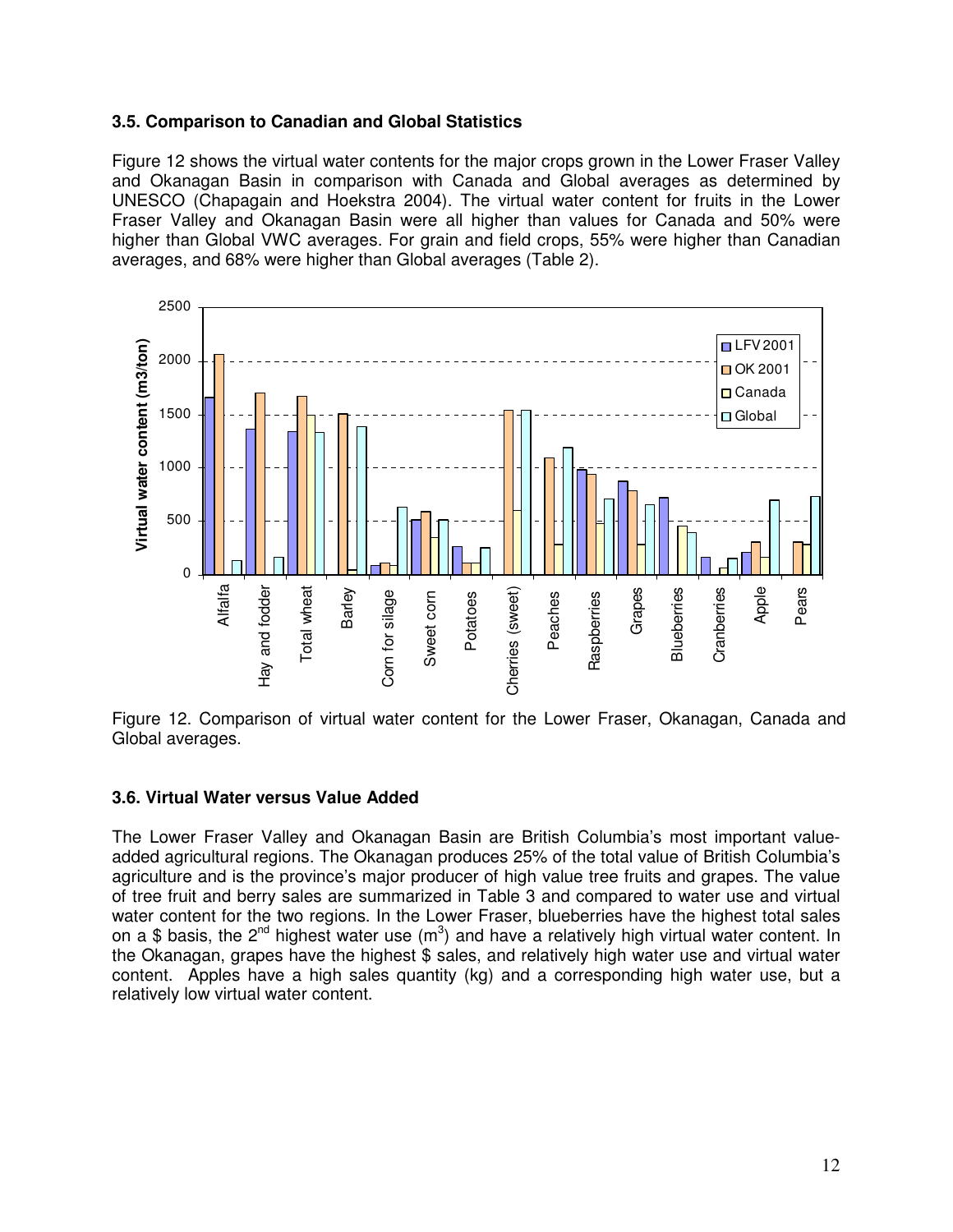|                     | Lower Fraser |        |            |            | Okanagan  |        |            |           |
|---------------------|--------------|--------|------------|------------|-----------|--------|------------|-----------|
| Commodity           | Quantity*    | Value* | Water use  | <b>VWC</b> | Quantity* | Value* | Water use  | VWC       |
|                     | (kg)         | \$'000 | $(m^3/yr)$ | $(m^3/T)$  | (kg)      | \$'000 | $(m^3/yr)$ | $(m^3/T)$ |
| Apples              | 217          | 273    | 52,614     | 204        | 121,912   | 28,770 | 41,949,275 | 310       |
| Pears               |              |        |            |            | 5,957     | 2,681  | 2,470,622  | 308       |
| Peaches             |              |        |            |            | 5,113     | 3,936  | 4,536,635  | 1093      |
| Cherries            |              |        |            |            | 7,467     | 14,102 | 5,998,844  | 1534      |
| sweet               |              |        |            |            |           |        |            |           |
| <b>Strawberries</b> | 2,464        | 4,754  | 1,501,165  | 594        | 181       | 800    | 97,889     | 379       |
| Raspberries         | 10,560       | 23,850 | 12,973,875 | 982        | 159       | 1,050  | 190,544    | 934       |
| <b>Blueberries</b>  | 20,255       | 70,460 | 11,763,353 | 722        | 231       | 1,148  |            |           |
| Cranberries         | 38,147       | 33,890 | 5,694,624  | $165^1$    |           |        |            |           |
| Grapes              | 150          | 179    | 105.760    | 870        | 15,419    | 33,995 | 10,785,462 | 787       |

| Table 3. Quantity and value of sales for tree fruits and berries versus virtual water. |
|----------------------------------------------------------------------------------------|
|----------------------------------------------------------------------------------------|

\*2004 BCMAL Horticultural statistics

<sup>1</sup> Water use for flood harvesting not included

The major difference between the regions is the importance of berry versus fruit crops. The four berry crops (strawberries, blueberries, raspberries and cranberries) in the Lower Fraser Valley have a value of \$133 million and use 32 million  $m^3$  of water per year. In contrast the four major fruit crops in the Okanagan (apples, peaches, cherries and grapes) have a value of \$81 million but use 63 million  $m^3$  of water per year, more than double of that used by the four major berry crops in the Lower Fraser. Values for other crops and livestock were not easily available but similar economic evaluations and comparison with water use can be made, and this is an important research component we would like to pursue in an extended study in the future.

## **4. Livestock water requirements, use and virtual water, Okanagan versus the Lower Fraser Valley**

Water forms 50 – 80% of an animals live weight. Livestock consume water based on the type and size of animal, level of activity, and type of diet and dry matter intake (BCMAL 2006). The virtual water content for livestock includes the virtual water content of their feed, and the volumes of drinking and service water consumed during their lifetime. As such, virtual water provides a more complete picture of water use in the livestock industry.

# **4.1. Land and Livestock**

Calculations for livestock water use and virtual water content are based on the 1991 and 2001 Agricultural Census data (Statistics Canada, 2002). The agricultural land base in the Okanagan Basin is nearly twice that of the Lower Fraser Valley (Table 4), but there are 35% more farms in the Lower Fraser. Livestock numbers in the Lower Fraser Valley are also significantly greater, particularly poultry, pigs and dairy (Figure 13a and b). Rangeland however, is largely concentrated in the Okanagan Basin (Figure 13c and d), covering some 12,000 ha and comprising 50% of the total farm area. In contrast animal production in the Lower Fraser Valley is very intensive, and there is a concentration of production on a smaller land base.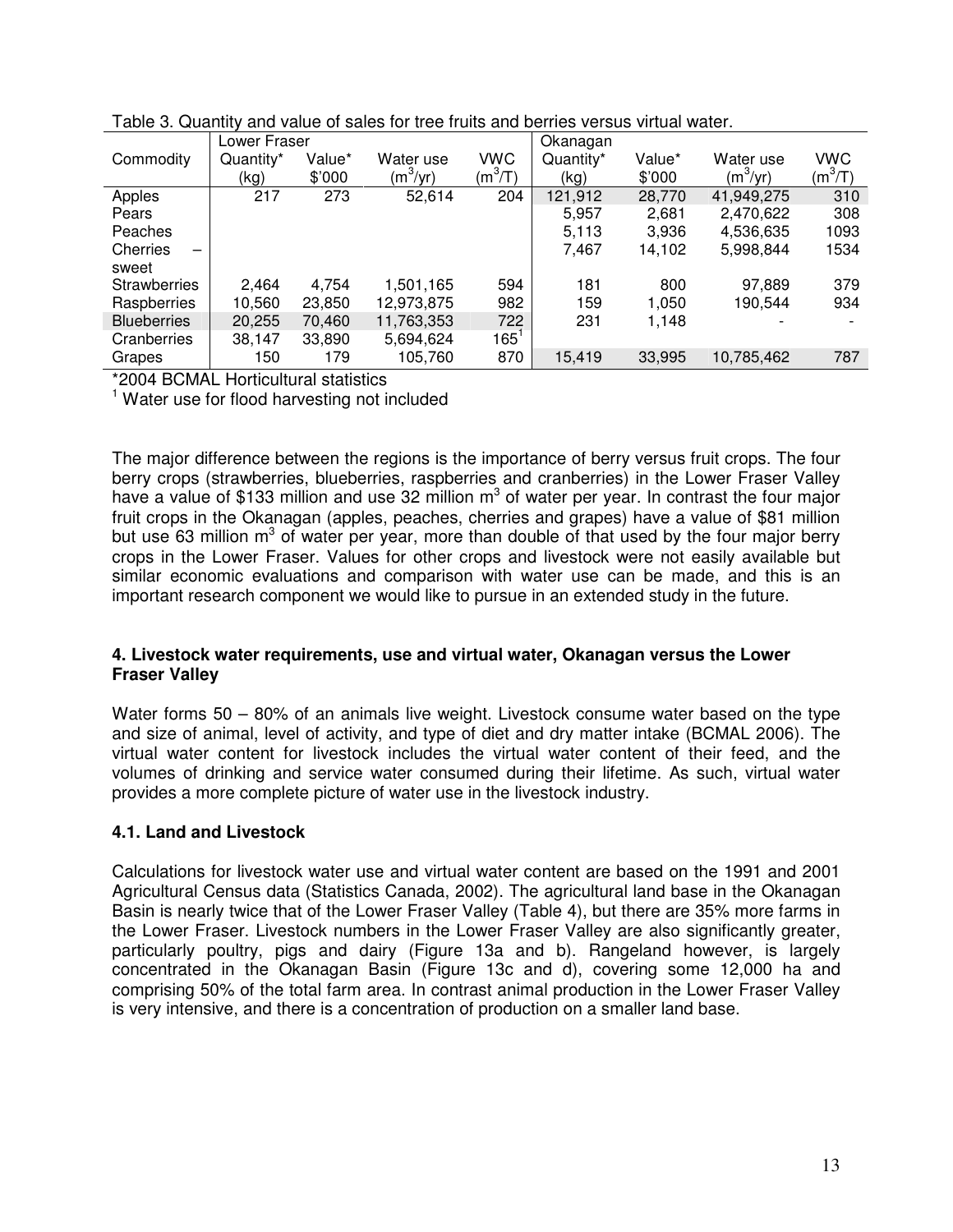a) Lower Fraser Valley livestock numbers b) Okanagan Basin livestock numbers



c) Area of natural / unimproved pasture d) % of farm area in natural pasture







Figure 13. Animal numbers and unimproved pasture in the Lower Fraser Valley and Okanagan Basin.

#### **4.2**. **Livestock Water Requirements**

The virtual water content of livestock and livestock products is based on the virtual water content of the animal at the end of its lifespan ( $m<sup>3</sup>$  of water per ton of animal), and contains three components: the virtual water content from feed consumed, drinking water and service water (Table 5). The VWC from feed consumed includes water that is incorporated in the feed ingredients and water required to prepare the feed mix. The VWC from drinking water is based on animal water requirements. The VWC from service water includes water used to clean stables, wash animals etc.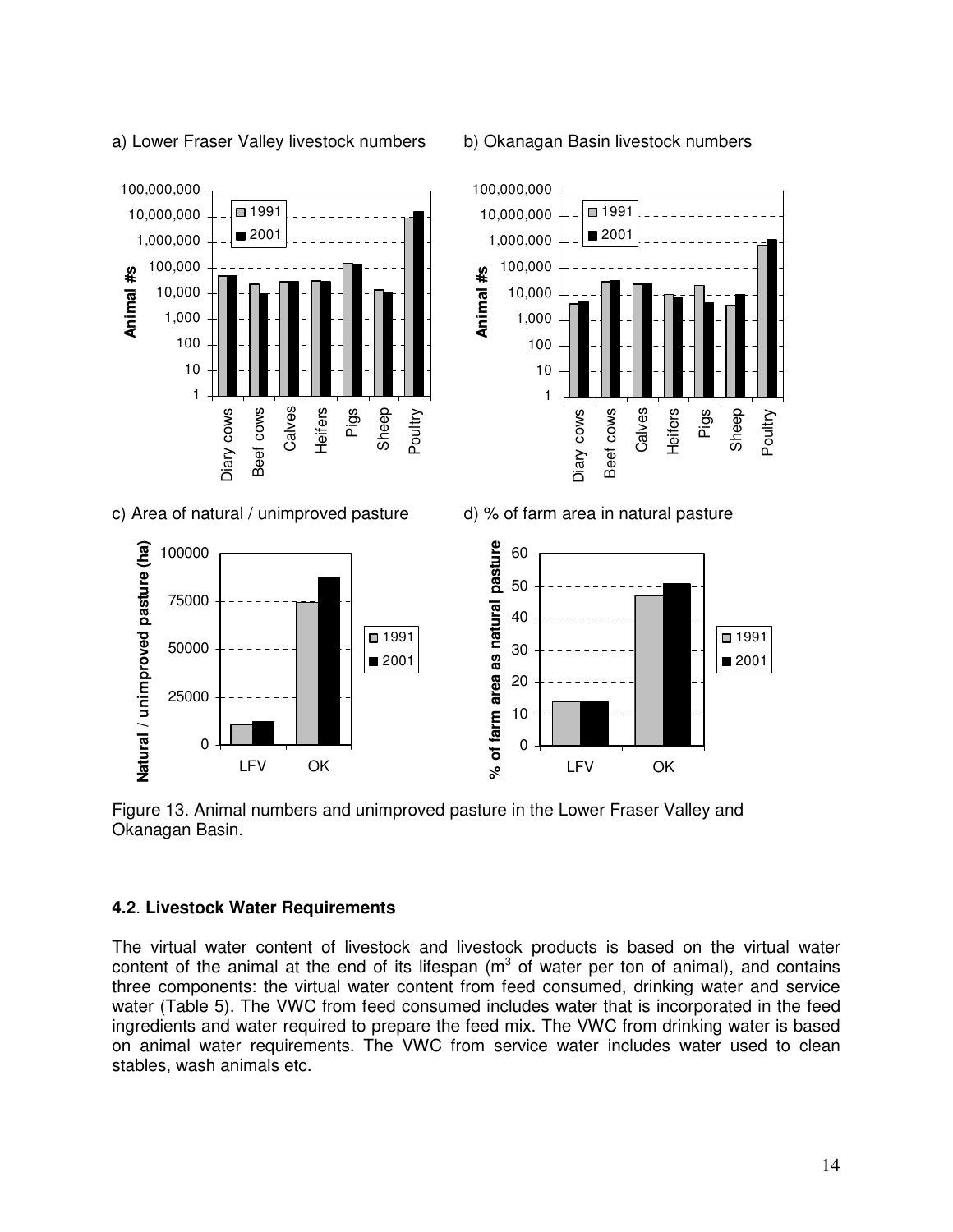Table 4. Comparison of virtual water use for livestock ( $m<sup>3</sup>$  over the lifetime of animals) between the Lower Fraser Valley and Okanagan, 1991-2001.

| <b>Summary</b>                      |                 |                            |                       |                |  |
|-------------------------------------|-----------------|----------------------------|-----------------------|----------------|--|
|                                     |                 | <b>Lower Fraser Valley</b> | <b>Okanagan Basin</b> |                |  |
| <b>General</b><br><b>Statistics</b> | <b>LFV 1991</b> | <b>LFV 2001</b>            | <b>OK 1991</b>        | <b>OK 2001</b> |  |
| Number of farms                     | 5,542           | 5,262                      | 3,863                 | 3,888          |  |
| Agric. Land (ha)                    | 85,825          | 87,389                     | 158,518               | 173,541        |  |
|                                     |                 |                            |                       |                |  |
| <b>Animal</b><br><b>Numbers</b>     |                 |                            |                       |                |  |
| Diary cows                          | 48,610          | 48,329                     | 4,062                 | 5,100          |  |
| Beef (bulls,<br>cows, steers)       | 22,016          | 10,395                     | 29,536                | 32,920         |  |
| Calves                              | 29,031          | 29,835                     | 24,185                | 26,640         |  |
| <b>Heifers</b>                      | 31,414          | 28,508                     | 9,573                 | 7,886          |  |
| Pigs                                | 154,726         | 131,181                    | 22,776                | 4,745          |  |
| Sheep                               | 14,233          | 11,254                     | 3,616                 | 9,324          |  |
| Poultry                             | 8,963,978       | 15,810,968                 | 747,443               | 1,205,817      |  |
|                                     |                 |                            |                       |                |  |
| <b>Livestock water</b>              |                 |                            |                       |                |  |
| use(m3)                             | <b>LFV 1991</b> | <b>LFV 2001</b>            | <b>OK 1991</b>        | <b>OK 2001</b> |  |
| Diary cows                          | 1,586,047,080   | 1,576,878,612              | 132,534,936           | 166,402,800    |  |
| Beef (bulls,<br>cows, steers)       | 115,628,032     | 54,594,540                 | 140,650,432           | 156,765,040    |  |
| Calves                              | 41,920,764      | 43,081,740                 | 34,923,140            | 38,468,160     |  |
| <b>Heifers</b>                      | 103,666,200     | 94,076,400                 | 31,590,900            | 26,023,800     |  |
| Pigs                                | 59,878,962      | 50,767,047                 | 8,814,312             | 1,836,315      |  |
| Sheep                               | 3,216,658       | 2,543,404                  | 817,216               | 2,107,224      |  |
| Poultry                             | 73,334,344      | 121,916,867                | 4,899,734             | 6,146,502      |  |
|                                     |                 |                            |                       |                |  |
| <b>Grand totals</b>                 | 1,983,692,040   | 1,943,858,610              | 354,230,670           | 397,749,841    |  |
|                                     |                 |                            |                       |                |  |

Table 5. Livestock water requirements  $(m^3/annimal)$ .

| <b>Animal type</b> | <b>Water from</b><br>drinking | <b>Water from</b><br>servicing | <b>Water from</b><br>feed<br>$\langle$ m $^3$ /animal) | Total<br>total |
|--------------------|-------------------------------|--------------------------------|--------------------------------------------------------|----------------|
|                    |                               |                                |                                                        |                |
| Beef (industrial)  | 24                            |                                | 5,221                                                  | 5,252          |
| Beef (grazing)     | 15                            | 3                              | 4744                                                   | 4762           |
| Heifers*           | 19                            |                                | 3,280                                                  | 3,300          |
| Dairy cows*        | 131                           | 2                              | 32,495                                                 | 32,628         |
| Calf*              | 5                             | ا>                             | 1,439                                                  | 1,444          |
| Sheep (grazing)    | 2                             | 2                              | 222                                                    | 226            |
| Pigs (industrial)  | 3                             | 8                              | 376                                                    | 387            |
| Poultry - Broiler  | < 0.01                        | < 0.01                         | 3.42                                                   | 3.4            |
| - Pullets          | 0.01                          | < 0.01                         | 4.41                                                   | 4.4            |
| -Laying            | 0.11                          | 0.05                           | 22.8                                                   | 23             |

\* based on typical livestock diets in Lower Fraser Valley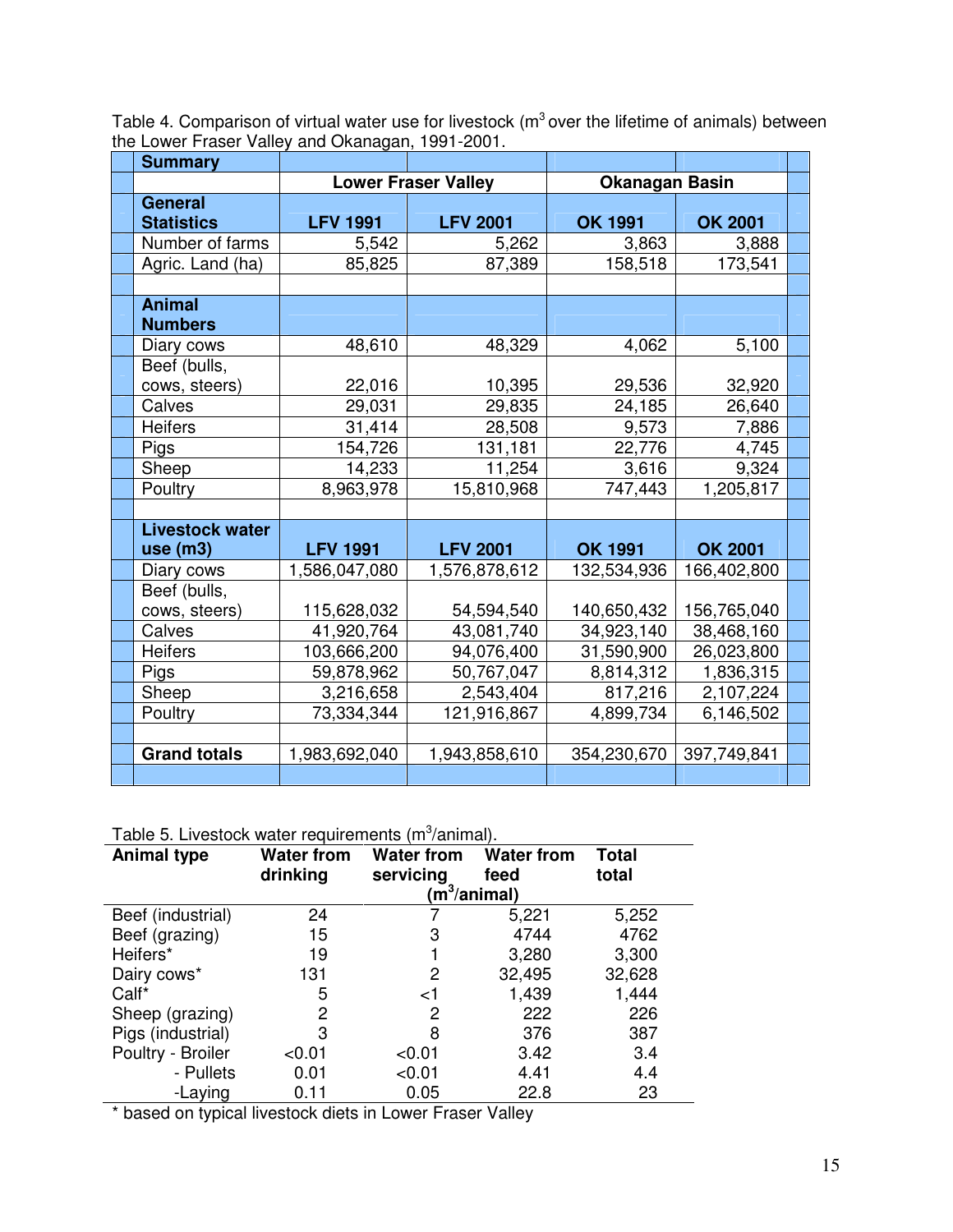#### **4.3. Livestock water use per animal lifetime**

Census data on animal numbers combined with animal water requirements provide the basis for estimating total water use by livestock type for the life of the animal (Figure 14a and b). Livestock water use per animal lifetime in the Lower Fraser Valley is 10 times greater for dairy, 20 times greater for poultry and 30 times greater for pigs than in the Okanagan Basin. In contrast the Okanagan uses 3 times more water for beef production. Overall the Okanagan uses 5 times less water for livestock production than the Lower Fraser Valley. Dairy accounts for 40% of livestock water use and beef for 42% in the Okanagan on an animal lifetime basis, while 80% of the livestock water use in the Lower Fraser is accounted for by dairy cows.



a) Lower Fraser Valley b) Okanagan Basin

Figure 14. Livestock water use  $(m^3)$  per animal lifetime.

#### **4.4. Livestock water use on an annual basis**

The livestock water use per year was calculated from the livestock water use data per animal lifetime and typical livestock life expectancies under local management practices. The results shown in 5ure 16a and b indicate that in the Lower Fraser Valley annual livestock water use is 3.5 times greater than in the Okanagan. In the Okanagan beef make up a greater proportion of livestock water use per year, while poultry with a relatively short lifespan (6-10 weeks for broilers, 1 year for hens) are the largest livestock water user in the Lower Fraser.

The total annual water use for livestock in the Lower Fraser Valley over the lifetime of the animals was estimated at 1.9 billion m<sup>3</sup>. This converts to an annual rate of 1 billion m<sup>3</sup> per year. For the Okanagan the water use over the lifetime of the animals was 404 million  $m^3$  and converted into 244 million  $m^3$  per year.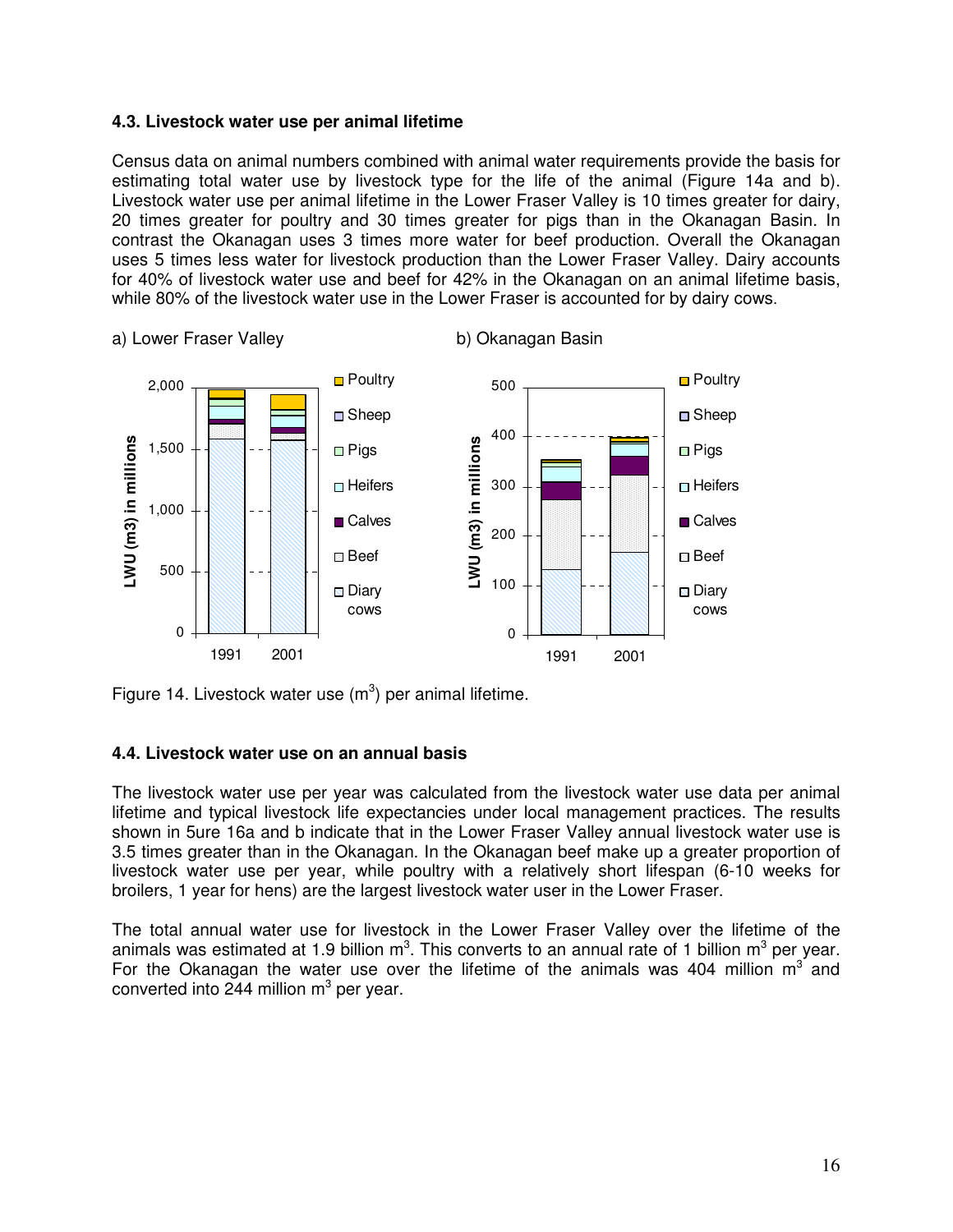

Figure 15. Livestock virtual water use per year.

## **4.5. Livestock virtual water content**

The virtual water content of an animal at the end of its life includes the volume of water used to grow and process its feed, to provide its drinking water, and to clean it "housing". Dairy cows are the most water intensive livestock with a virtual water content  $> 55,000$  m<sup>3</sup> per ton of animal. Given their high animal numbers in the Lower Fraser Valley, dairy is a significant water user. Beef cows are moderately high in their virtual water content; approximately  $9,600$ -11,900 m<sup>3</sup> per ton, and contribute to their relative importance in water use in the Okanagan Basin (Table 6).

|                   | Table 0. VIIIUal Water Content for Investory (III) (IOH). |                 |
|-------------------|-----------------------------------------------------------|-----------------|
|                   | Virtual water content                                     | Literature* VWC |
| Animal type       | $(m^3/ton)$                                               | $(m^3/ton)$     |
| Diary cows        | 55,302                                                    | 86,693          |
| Beef (industrial) | 9,637                                                     | 9,636           |
| Beef (grazing)    | 11,905                                                    | 11,915          |
| Calves            | 11,023                                                    |                 |
| <b>Heifers</b>    | 6,613                                                     |                 |
| Pigs              | 3,280                                                     | $2,170 - 3,276$ |
| Sheep             | 5,650                                                     | $5,674 - 5,648$ |
| Poultry           | 5,124                                                     | $1,867 - 9,563$ |

Table 6. Virtual water content for livestock  $(m^3/ton)$ .

\* Chapagain and Hoekstra, 2003

#### **5. Comparison of crop and livestock virtual water**

Virtual water use by crops and livestock are compared in Figure 16a and b. In the Lower Fraser livestock uses nearly 5 times more water per year than crops, while in Okanagan annual virtual water for crops and livestock are similar. The Lower Fraser Valley uses 2.5 times more water to produce food than the Okanagan which is comparable to the difference in rainfall between the two regions (1400-1600 mm/yr in the Lower Fraser versus 350-400 mm/yr in the Okanagan).

There has been only limited change in virtual water use for food production in the Okanagan Basin (1991-2001), while in the Lower Fraser water use for food production increased by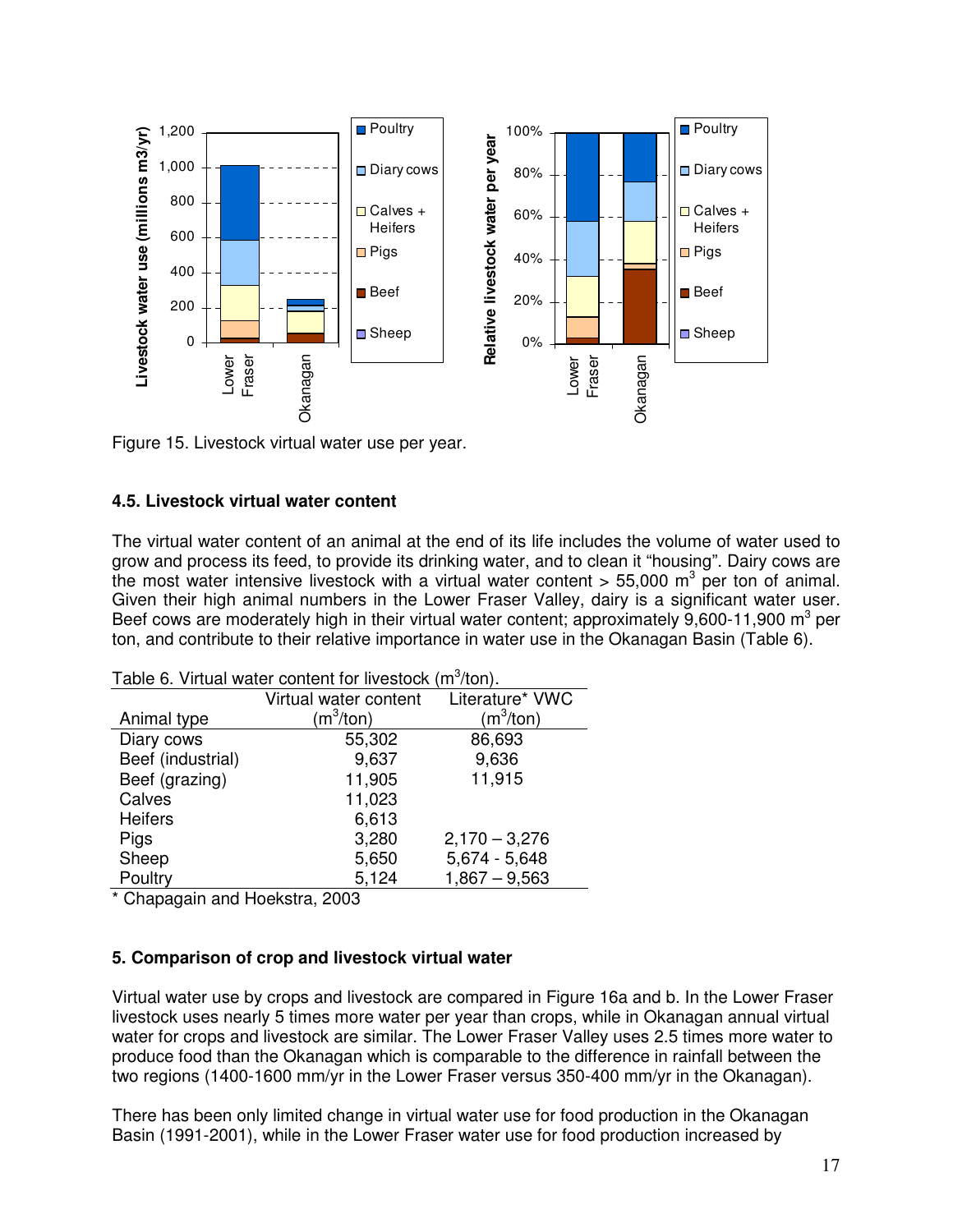30%.This increase is largely due to demands for livestock production related to increases in the number poultry. The overall water use for crop production dropped slightly in both regions.



Figure 16. Comparison of water use for crops versus livestock.

There has been a decline in fruit production, with the exception of blueberries in the Lower Fraser Valley and grapes in the Okanagan. The virtual water content for stone fruits and grapes is relatively high compared to other fruits and vegetables (Table 7), and these numbers are conservative as they currently do not include the water used in processing. No reliable industrial data for water use in wine production and/or fruit products such as jam are currently available, but their addition will certainly increase the virtual water content for fruit related products.

The virtual water content for livestock is significantly greater than crops, especially dairy. Combined with the large number of animals, particularly in the Lower Fraser Valley, the water use in livestock production comprises a large proportion of the overall water use. Increases in livestock numbers in both regions have largely been in poultry, which have a relatively low virtual water content. In the Lower Fraser, all other animals with the exception of calves declined slightly between 1991 and 2001. The only other major change in livestock numbers in the Okanagan was a significant decrease in swine.

|                    | VWC*      |                  | <b>VWC</b> |
|--------------------|-----------|------------------|------------|
| <b>Crops</b>       | $(m^3/T)$ | <b>Livestock</b> | $(m^3/T)$  |
| Apricots           | 2,497     | Diary cows       | 55,302     |
| Alfalfa            | 1,864     | <b>Beef</b>      | 10,771     |
| Hay and fodder     | 1,536     | Sheep            | 5,650      |
| Raspberries        | 982       | Poultry          | 5,124      |
| Grapes             | 787       | Pigs             | 3,280      |
| <b>Blueberries</b> | 722       |                  |            |
| Apples             | 310       |                  |            |

Table 7. Comparison of virtual water content for crops and livestock.

\*2001 VWC from dominant production region (LFV or OK)

or in the case of products produced in both regions an average value was used.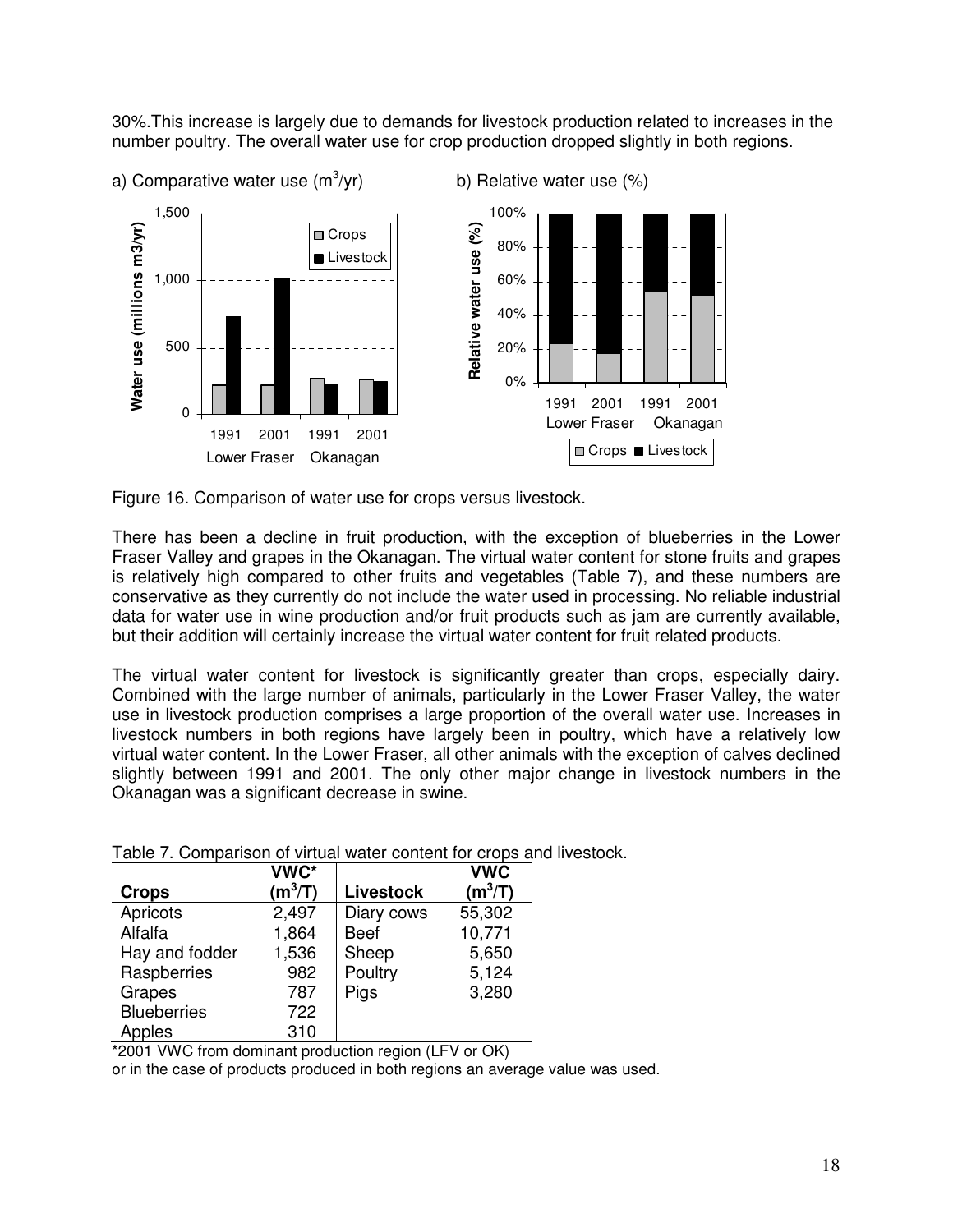## **6. Water used by golf courses in the Okanagan Basin**

There are currently 42 turf golf courses operating in the Okanagan Basin, not including driving ranges or putting courses. These courses range from less than 9 holes to greater than 18 hole "super courses", and are primarily clustered around four main centers: Vernon, Kelowna, Penticton and Oliver (Figure 17). The Okanagan experiences an extended golf season from approximately the beginning of March to November.



Figure 17. Map of Golf Courses in the Okanagan Basin.

The surveyed golf courses were grouped by region around the four main centers in the Okanagan Basin. An estimate of the water requirements for each golf course was determined by estimating the total managed area per course and multiplying this area by the respective rate of evapotranspiration (ET) for the region. The areas were calculated using available yardage data for each golf course and an average estimate of fairway width based the literature. Figure 18 shows the relative areas of golf courses surrounding each of the four centers.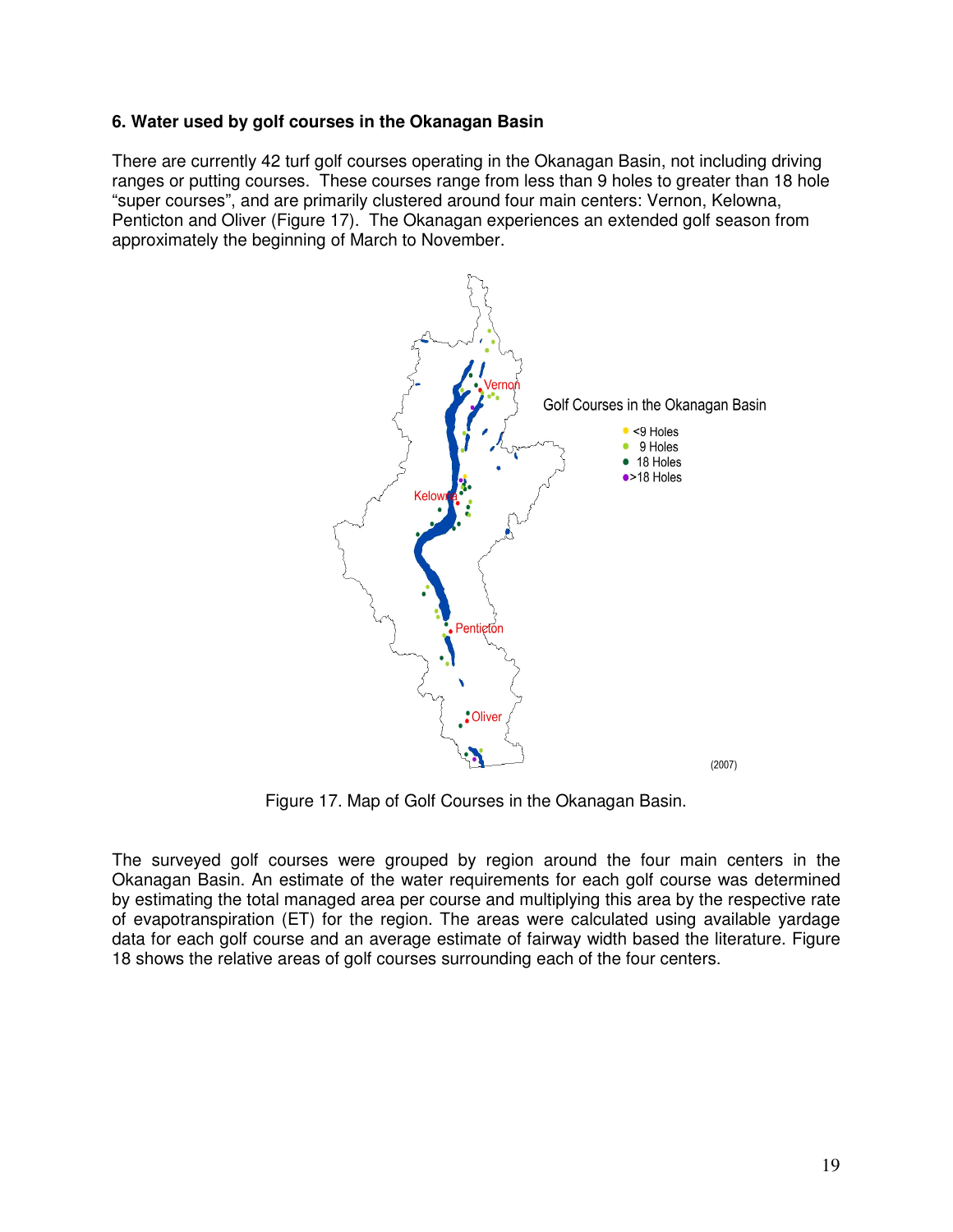

Figure 18. Percent of total golf course area by region.

Turfed area was considered separately from longer grass (or "rough") because it has a different rate of evapotranspiration (ET). The ET rate for "rough" was taken as equivalent to the reference ET for grass, and the turf crop coefficient used was 0.75 (Irrigation Industry Association of BC). Mean monthly evapotranspiration data of Environment Canada was obtained from the Farmwest agricultural services centre (www.farmwest.com) for the four centers (Oliver, Vernon, Penticton and Kelowna) for the golf season of 2006. Both the reference ET and the turf ET exceeded the precipitation during the 2006 golf season (Figure 19).

The sum of annual ET for turf and annual ET for grass applied over their respective areas gives an estimate of the "crop" water requirement for each golf course. The difference between the total ET per golf course and precipitation equals an estimate of the water deficit that must be filled by irrigation (Figure 20). This is based on the assumption that there is negligible water stored in the soil during the summer months.







Figure 20. Precipitation, evapotranspiration and an estimate of the water amount required for irrigation (yellow) during the 2006 golf season.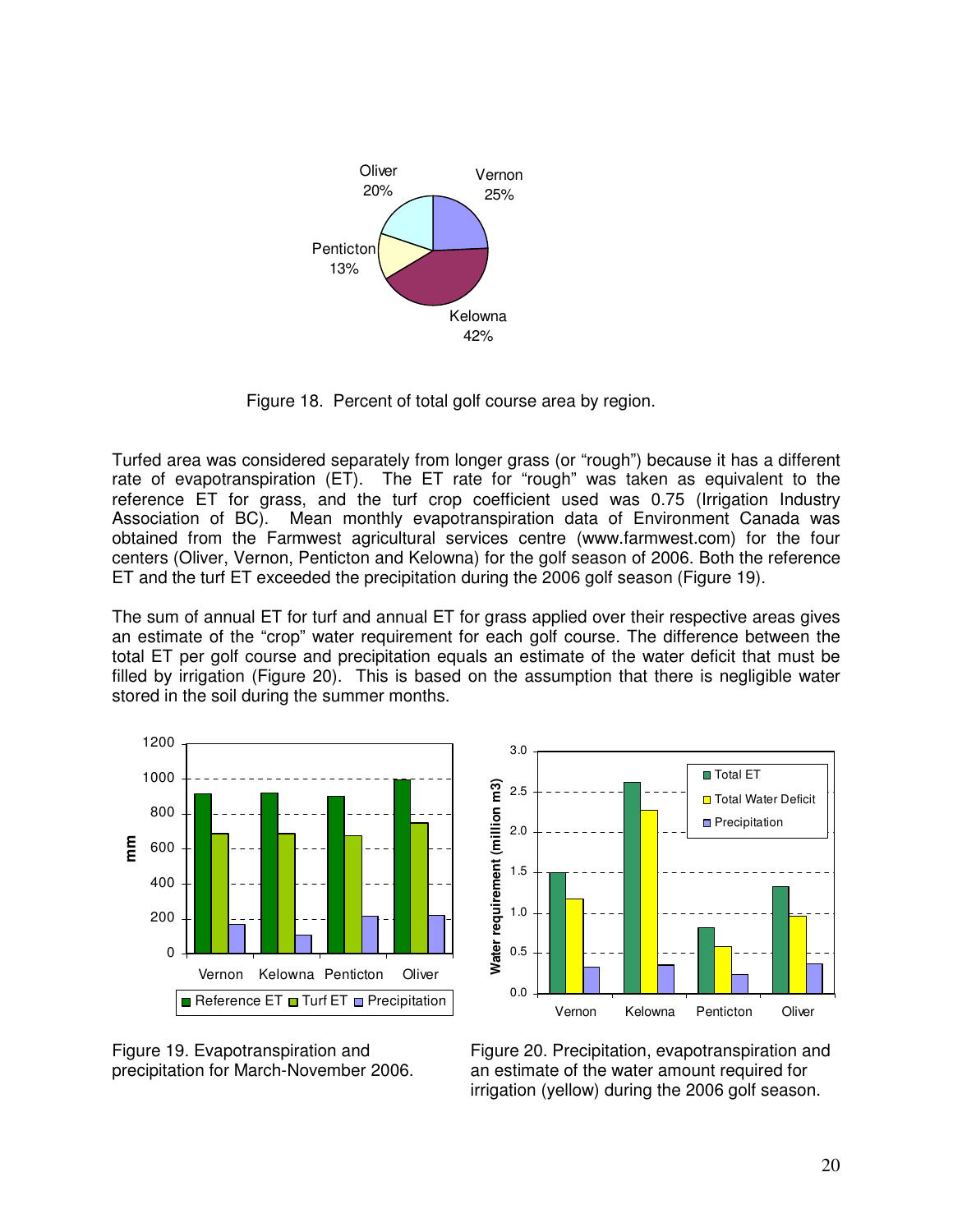From these preliminary calculations, the total estimated irrigation requirement for the golf season of 2006 in the Okanagan Basin was approximately 5 million  $m^3$  of water. This equates to an average of approximately 6,000 m<sup>3</sup>/ha, or to 24 m<sup>3</sup>/ha/day throughout the season. The irrigation requirements for each region are summarized in Table 8. These values are likely conservative as they are based on minimum turf water needs and minimum managed area, and should be verified in future research using measured irrigation use for selected courses.

Table 8. Climate data and estimated irrigation water requirements (deficit) for the 2006 golf season (April-October)**.** 

| Region    | Precip-<br>itation<br>(mm) | <b>Reference</b><br>$ET$ (mm) | <b>Turf ET</b><br>(mm) | Total<br><b>Managed</b><br>Golf<br><b>Courses</b><br>area (ha) | Total<br>Water<br><b>Deficit</b><br>$(m^3)$ | Water<br><b>Deficit</b><br>$(m^3/ha)$ | Water<br><b>Deficit</b><br>(m <sup>3</sup> /ha/day) |
|-----------|----------------------------|-------------------------------|------------------------|----------------------------------------------------------------|---------------------------------------------|---------------------------------------|-----------------------------------------------------|
| Vernon    | 168                        | 914.0                         | 685.5                  | 198.6                                                          | 1167165.8                                   | 5876.5                                | 23.9                                                |
| Kelowna   | 105                        | 917.0                         | 687.8                  | 338.8                                                          | 2269106.7                                   | 6697.5                                | 27.3                                                |
| Penticton | 216                        | 897.5                         | 673.1                  | 108.5                                                          | 585266.1                                    | 5394.5                                | 22.0                                                |
| Oliver    | 223                        | 994.0                         | 745.5                  | 162.0                                                          | 958820.2                                    | 5917.5                                | 24.2                                                |

Water requirements for the managed area of golf courses in the Okanagan Basin (precipitation  $+$  irrigation) is 7,755 m<sup>3</sup>/ha which is comparable to alfalfa at 7,226 m<sup>3</sup>/ha.

To investigate long term trends, the 42 golf courses were grouped around two stations for which climate data have been consistently collected from 1995-2005, Vernon and Summerland. Over the total area of golf courses around these two regions, average volumes of precipitation and ET were calculated. The difference between these volumes of water was calculated; a positive difference indicates a surplus of water for the "crops" (turf and rough), and a negative difference indicates a deficit (Figure 21).



Figure 21. The average difference  $(\pm 1 \text{ S.E.})$  between mean volume of precipitation and mean volume ET per golf course, for 13 courses near Summerland and 29 courses near Vernon between 1995-2005. Positive values are water surpluses, negative values are water deficits.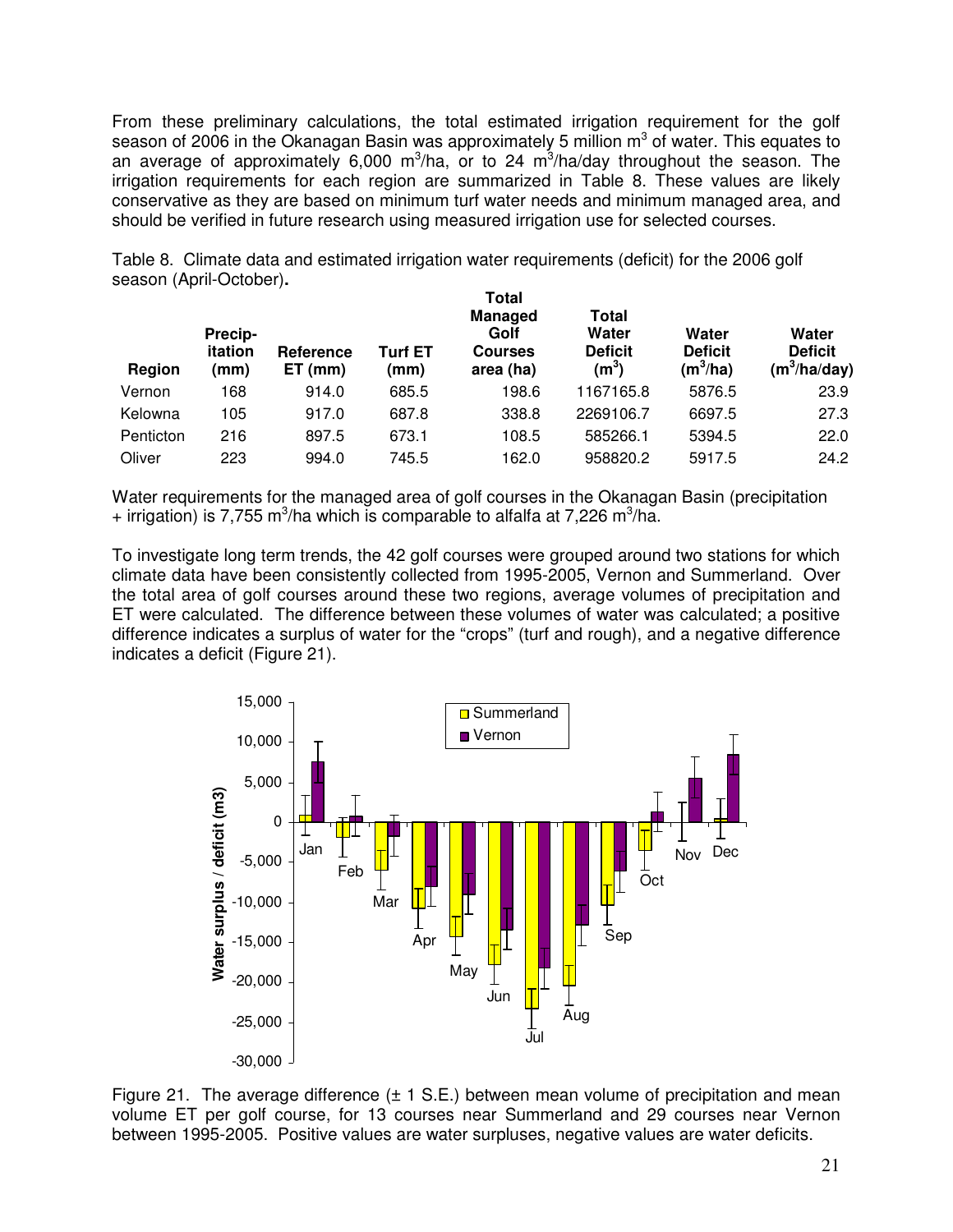During the golf season (March-November), the average irrigation requirement from 1995-2005 for the entire Okanagan Basin averaged approximately 2 million  $m^3$  of water per year. This is much lower than the 5 million  $m^3$  total calculated for the 2006 golf season. 2006 was a dry year in the Okanagan, as illustrated by the precipitation data for Vernon (Figure 22).



Figure 22. A comparison of 2006 precipitation to the 30 year norm for the Vernon golf season.

In summary there are 42 golf courses in the Okanagan and a conservative estimated for the irrigation requirements for the total managed area was 5 Mm<sup>3</sup>/season or 24m3/ha/day. This represents the minimum irrigation requirements.

# **7. Overall Water Footprint in the Okanagan**

Table 9 highlights the dramatic increases in population and changes in land use in the Okanagan since 1971.

| Table 9. Growth indicators in the Okanagan Basin, 1971-2001 |        |        |  |  |  |
|-------------------------------------------------------------|--------|--------|--|--|--|
| <b>Growth Indicators</b>                                    | 1971   | 2001   |  |  |  |
| Population                                                  | 115000 | 297601 |  |  |  |
| <b>Golf Courses</b>                                         |        | 43     |  |  |  |
| <b>Ski Resorts</b>                                          | 4      | 8      |  |  |  |
| <b>Wineries</b>                                             | < 12   | > 82   |  |  |  |
| Grape Production Area (ha)                                  | 955    | 2286   |  |  |  |
| <b>Water Storage Reservoirs</b>                             | 81     | 150    |  |  |  |

Domestic water use was calculated from population statistics (Statistics Canada) and average Canadian water use per capita (Brandes et al. 2006). Population and domestic water use in the Lower Fraser Valley is nearly 7.5 times greater than in the Okanagan Basin. Domestic water use in the Okanagan in 2001 was approximately 36 million  $m^3$ , and 272 million  $m^3$  in the Lower Fraser Valley. Growth rates in both regions averaged 2.2% from 1991 to 2001.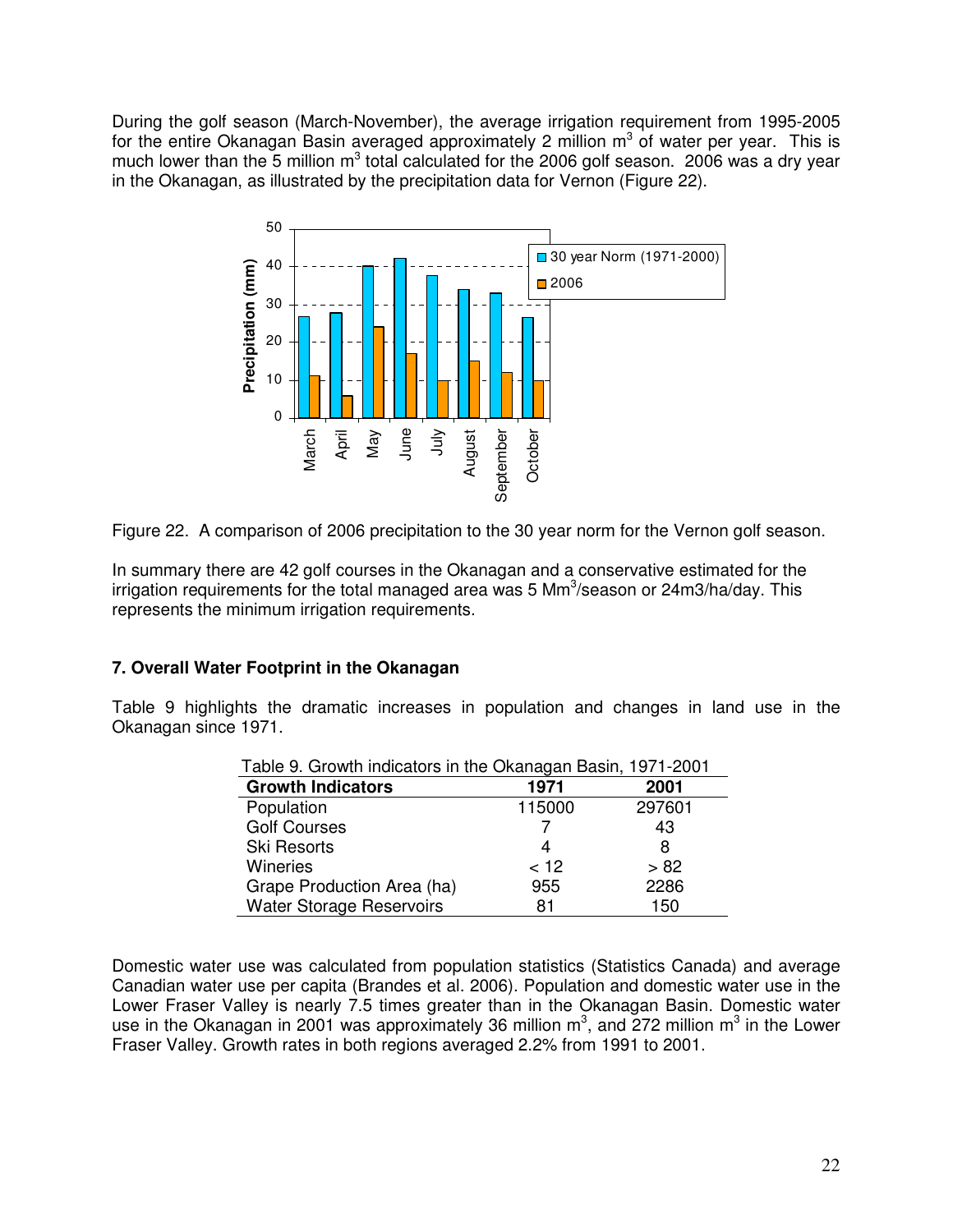

Figure 23. Population growth and related domestic water consumption.

In the watershed area draining into Okanagan Lake there are some 147 surface storage reservoirs mostly located in the headwaters of the rivers that drain into the lake. The best estimates on the cumulative storage are 180  $\text{Mm}^3$ . For the Okanagan Lake inflow and outflow there is considerable information available. For the current calculation a volume of 1.2 m of the lake surface area was used as available blue water. Recent findings suggest that most of the stream-water systems are now fully allocated and many municipalities are trying to use more water from the lake for their needs. In addition many communities also use lake water for their needs. We determined the water needed for domestic and selective recreational uses (golf courses), and then compared these data with the crop and livestock requirements. This was then contrasted with the amount of water available from the lake.

Okanagan Lake has an average annual gross inflow of 819  $\text{Mm}^3$  and annual evaporation from the lake is 250-350 Mm<sup>3</sup> (37% of annual inflow). The average net annual outflow is 436 Million  $m<sup>3</sup>$ . The lake volume is 26,200 Mm<sup>3</sup> and the surface area is 348 Mm<sup>2</sup>. On an annual basis only about 1.2 m of the lake surface water depth can be used (418 Mm<sup>3</sup>) because in the late winter water has to be released from the lake to prevent flooding during the snowmelt period in the spring, as many urban properties have been constructed too close the lake shore. In late summer, water has to be released to maintain a minimum stream flow for fish, environmental services and other land use activities downstream.

On the demand side we added the crop and livestock VWU to the water use for domestic and golf course uses. The results shown in Table 10 indicate that the water demand for livestock and crops are about the same on an annual basis. Also we took a very conservative approach to golf course water use and consider this a minimum amount that turf grass needs and not the actual amount that is applied. Once data for industrial and commercial use is included, it is likely that in the overall balance 34 of all water demand is for agriculture with an equal split between crops and livestock.

When we compare the available water storage and the current demands for different uses it is evident from Table 10 that annual demands are close to the water storage capacity. Since these are average annual requirements we need to be cognizant of the fact that in dry years water conservation would be the only option in order to prevent a water crisis. However, there are serious concerns about how to satisfy future demands given the current growth rates. These results should be considered as a first rough estimate and will be refined once the water supply and demand study by the Okanagan Basin Water Board is completed.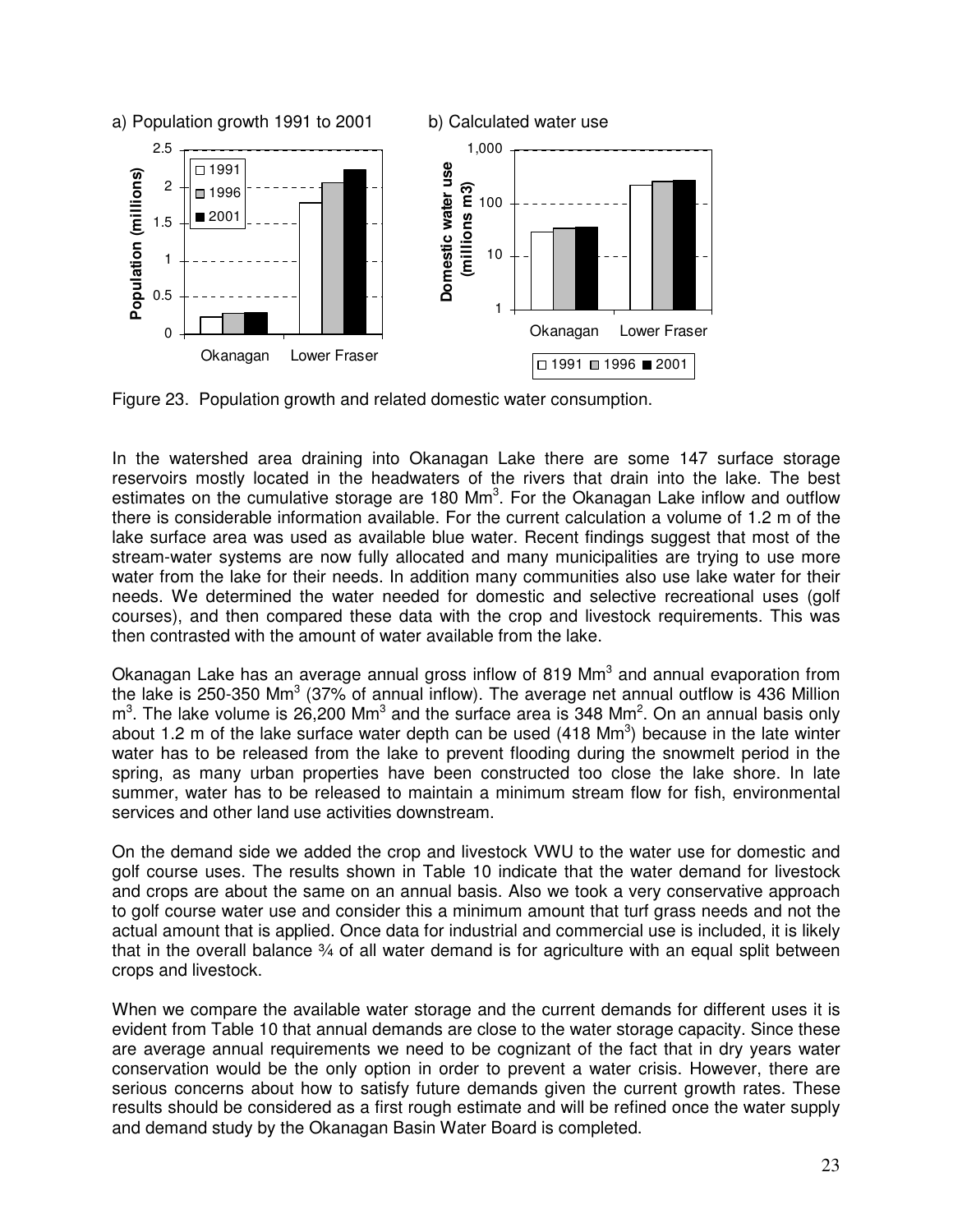| <b>Water Supply</b>                                | Water Available<br>(Mm <sup>3</sup> /year) | <b>Water Demand</b>                                                                  | <b>Water Used</b><br>(Mm <sup>3</sup> /year) |
|----------------------------------------------------|--------------------------------------------|--------------------------------------------------------------------------------------|----------------------------------------------|
| Reservoir Storage*                                 | 180                                        | Domestic Use                                                                         | 37                                           |
| Okanagan Lake water available                      | 418                                        | <b>Golf Courses</b>                                                                  | 6                                            |
| $(1.2 \text{ m of surface})^{**}$                  |                                            | <b>Crop Requirement</b>                                                              | 259                                          |
|                                                    |                                            | <b>Livestock Requirements</b>                                                        | 245                                          |
| <b>Total Blue Water Available</b>                  | 598                                        | <b>Total Water Demand</b>                                                            | 546                                          |
| Average annual lake<br>discharge                   | 436                                        | <b>Industrial Demand</b>                                                             | Not available                                |
| Average rainfall over<br>agricultural land per yr. | 607                                        | <b>Water for Environmental</b><br>Services<br>Estimate: 85-90% of blue water is used | Not available                                |

Table 10. Water storage and demand analysis of Okanagan Lake.

\*Note: Does only include water storage in the watershed portion of Okanagan Lake

\*\* Note: water use data was not available for the other lakes below Okanagan Lake

What we have not yet included in the discussion and calculation of a water balance is the green water component (soil moisture storage). However this is estimated to be small because the rainfall during the growing season is a small component.

A comparison of the water demands for food production in the LFV with those in the OK is provided in Table 11. In the Lower Fraser Valley crop water use is lower but the livestock water use is 4 times that of the Okanagan Basin, and the domestic water use is more than 7 times higher in the LVF.

| <b>Water Use</b> | LFV in $\text{Mm}^3/\text{yr}$ | OK in $\text{Mm}^3/\text{yr}$ |
|------------------|--------------------------------|-------------------------------|
| Crops            | 216                            | 259                           |
| Livestock        | 1,021                          | 245                           |
| Domestic         | 272                            | 37                            |

Table 11. Comparison of water use between the LFV and the OK.

#### **8. Summary, Conclusions and Future Research**

The research results have shown that virtual water calculations are a new, innovative and useful tool in water management particularly in a watershed context. Since food production globally uses up to 70% of the freshwater resources it is assumed that if a region becomes water short it might be possible to import water intensive food and in this way "save" the available local water for other purposes. The food imported is the water required and imbedded in the product and represents the virtual water content.

The following conclusions can be made in this comparison between the Lower Fraser Valley and the Okanagan Basin in B.C.:

#### **8.1. Crop water use**

The greatest crop water requirement on a per ha basis in the LFV are for raspberries, alfalfa, potatoes, and hay and silage fodder. In contrast, cherries, pears, apples peaches and alfalfa have the highest water requirements on a per ha basis in the Okanagan.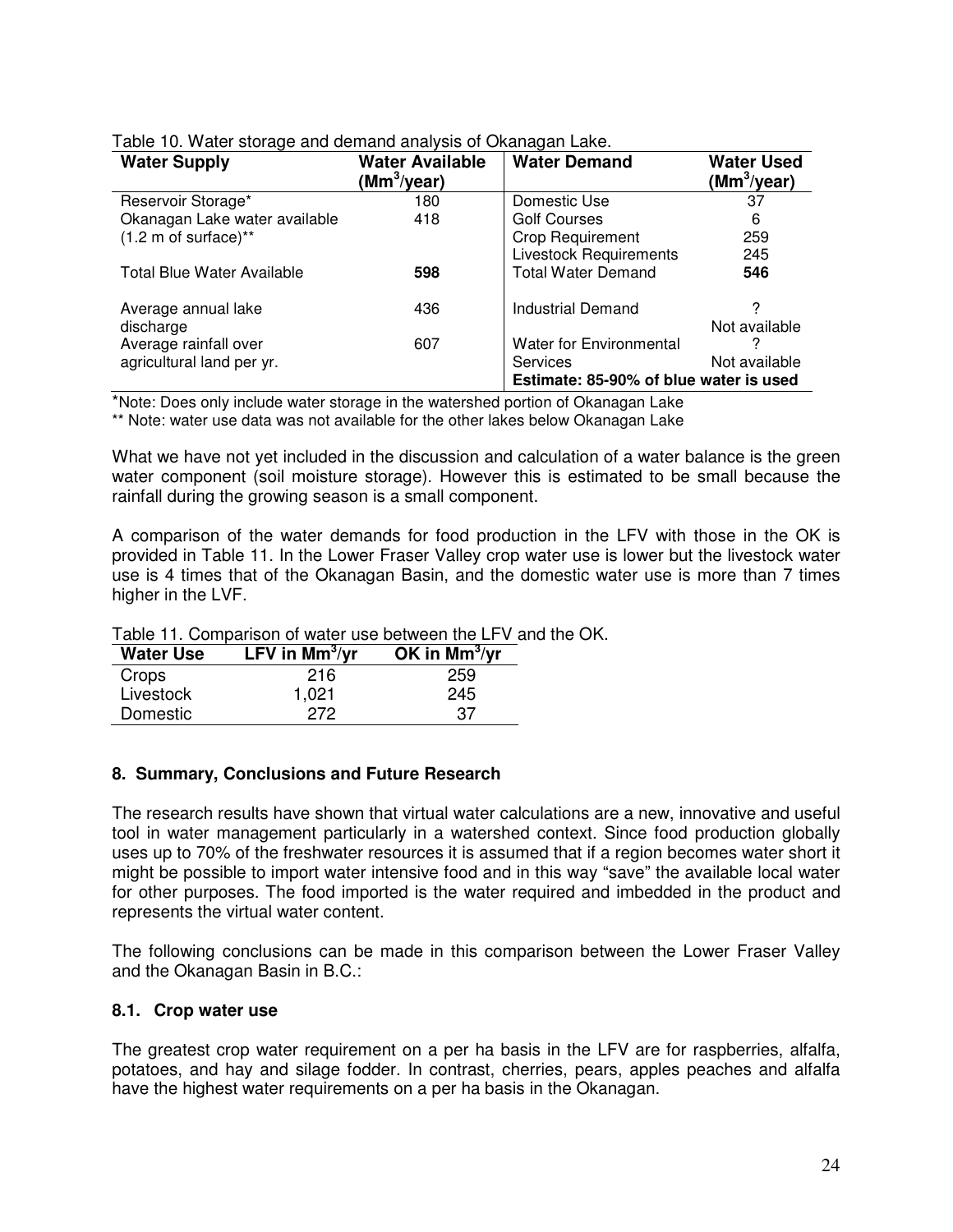When including the production figures for the crop water use in the LVF, then the greatest crop water use is for Hay and Forage (114 Mm<sup>3</sup>/yr) followed by corn (28 Mm<sup>3</sup>/Yr). In the Okanagan alfalfa (120 Mm<sup>3</sup>/yr) apples (42 Mm<sup>3</sup>/yr) and hay and fodder (36 Mm<sup>3</sup>/yr) are the greatest crop water uses.

Grain and field crops account for 78% of overall crop water used and berry crops 15% in the LFV. In the Okanagan grain and field crops account for 72% of the crop water used and fruit production accounts for 26%.

In terms of virtual water content alfalfa, hay, fodder, raspberries and blueberries have the highest water contents on a m<sup>3</sup>/ton basis in the LFV, and alfalfa, hay, fodder, cherries and peaches have the highest VWC in the Okanagan Basin.

Comparing water use with crop value it was found that the value of the four main berry crops produced in the LFV (raspberries, blueberries, cranberries, and strawberries) was \$ 133 million and used 32 Mm<sup>3</sup> of water. In contrast value of the four major fruit crops in the OK (grapes, apples, cherries and peaches) was \$81 million using 63 Mm<sup>3</sup> of water.

## **8.2. Livestock water use**

The highest virtual water was determined for dairy cows (55,300 m $\text{3/ton}$ ) followed by beef (9,600  $-11,000$  m<sup>3</sup>/ton), heifers and calves, sheep and poultry.

The virtual water use for livestock was 1.9 billion m<sup>3</sup> in the LFV and 404 million m<sup>3</sup>/yr in the OK over the lifetime of the animals. This converted into a 1 billion  $m^3$ /yr virtual water use for the LFV and a 244 Mm $\mathrm{3}$ /yr in the OK.

# **8.3. Comparison between crops and livestock**

The virtual water content was significantly higher on a  $m^3$ /ton basis for most of the livestock compared to crop production.

Considering the area under production and the number of animals it was evident that the difference in water use between crops and livestock were of the same order of magnitude (259 Mm<sup>3</sup>/y vs. 244 Mm<sup>3</sup>/yr) for the OK but significantly different in the LFV (216 Mm<sup>3</sup>/yr vs. 1,021  $\mathsf{Mm}^3/\mathrm{yr}$ ).

#### **8.4. Golf Course Water Use**

An inventory of golf courses was made for the Okanagan Basin and the preliminary results indicate that 42 courses are located in the basin. Crop water requirements were estimated to amount to 6 Mm3/yr. Subtracting precipitation yielded a minimum moisture deficit of 5  $\text{Mm}^3$ /season for the total managed area of the golf courses or 24 $\text{m}^3$ /ha/day. Actual water use is likely much higher. A more detailed inventory of the actually managed area is required and there is a trend to over-irrigate to keep the fairways as green as possible. Actual irrigation data will be obtained from selective golf courses this summer.

# **8.5. Water Balance Estimates**

Since the Okanagan is a water short basin a first approximation of a water balance was developed for this region. The Blue water storage was estimated at 598 Mm<sup>3</sup>/yr (reservoir storage and available lake storage) and the water demand consisting of domestic, golf, crop and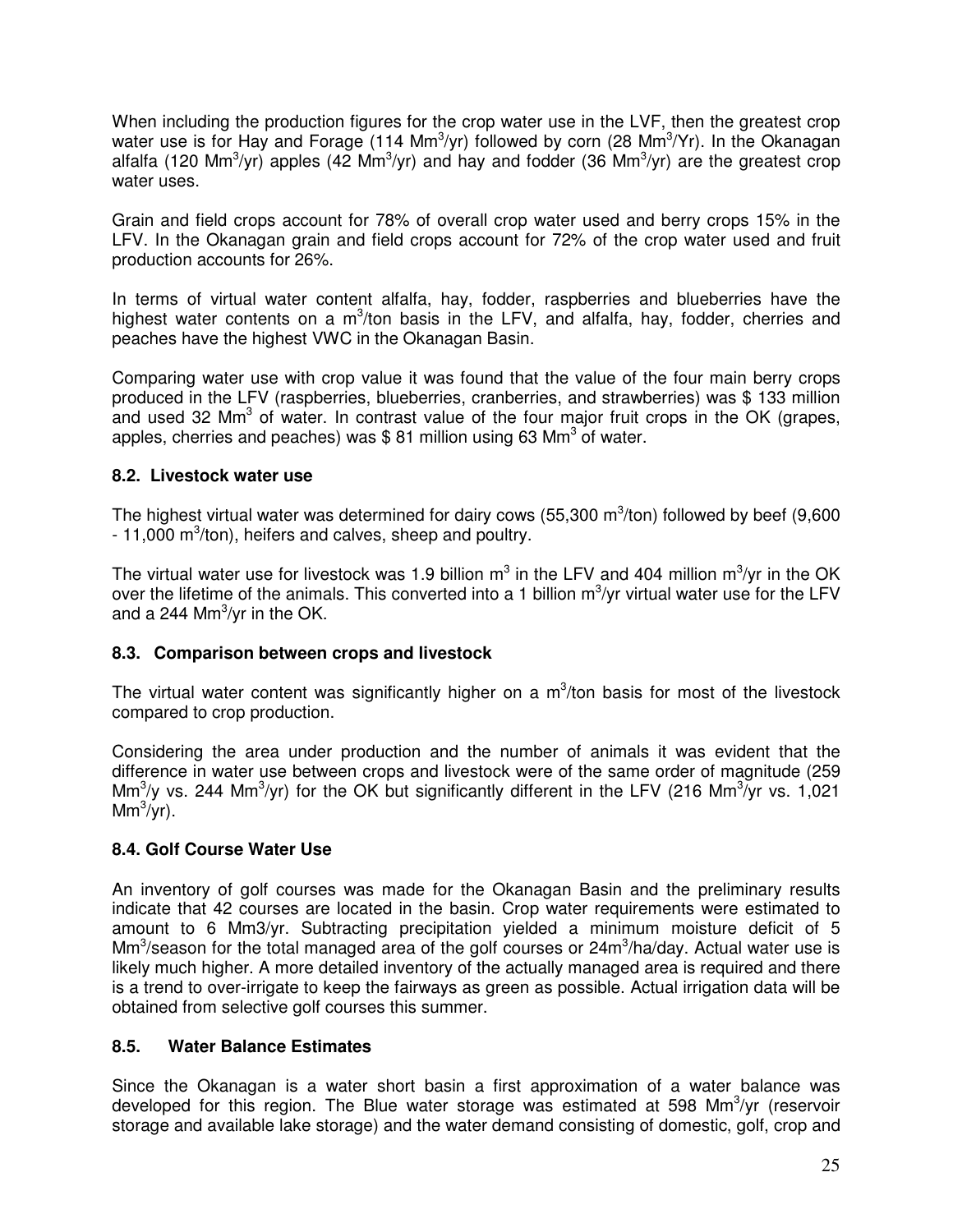livestock requirements were estimated to be 546 Mm3/yr. This does not include groundwater and reservoir storage in the lowest part of the basin, and the industrial and commercial use for which no data was yet available. It also does not include the green water component. Assuming that these are compensating differences, approximately 90% of the blue water is currently being used.

We will compare these results with the conventional supply and demand study that is currently under way by the Okanagan Water Board, once this data becomes available.

## **8.6. Implications for Water Governance**

This study provides a new and innovative way to examine water use. The calculations were based on census data, which was the only consistent and comprehensive dataset available at the time of the study. However, an inventory of the irrigated area and an updated census dataset will be available later this summer and it is anticipated that this will help us refine and update the information.

No previous study has examined the overall water use for the different crops and livestock in the two basins and the results provide decision makers with information related to water use efficiency for different foods produced in each basin. It also forms the basis for determining trade-offs in water requirements for growing different food, which then tells water managers how much water savings or how much more water will be required by changes in agricultural land use and management.

Given that approximately 90% of the available water is currently being used, some major decisions need to be made on how to reduce water consumption in order to accommodate anticipated future growth. The data generated is a first step in providing science based information to assist decision makers in the strategic choices of reallocation and conservation water use.

# **8.7. Remaining deficiencies in the analysis**

- The data covers the 2001 situation and needs to be updated to 2006.
- Very limited information was available on the amount of water needed to process the crop into a product. This information is being collected with the collaboration of food processing operations and wineries.
- No food export and import data was available at the regional level, but its collection will allow the determination of the virtual water footprint.
- Very limited economic information was included (except for fruit and berry production) and this would further enhance trade of analysis.
- Additional information needs to be collected for the surface and groundwater supply storage capacity and the water demand for industrial and commercial use. This will then allow for a more refined analysis of a water balance.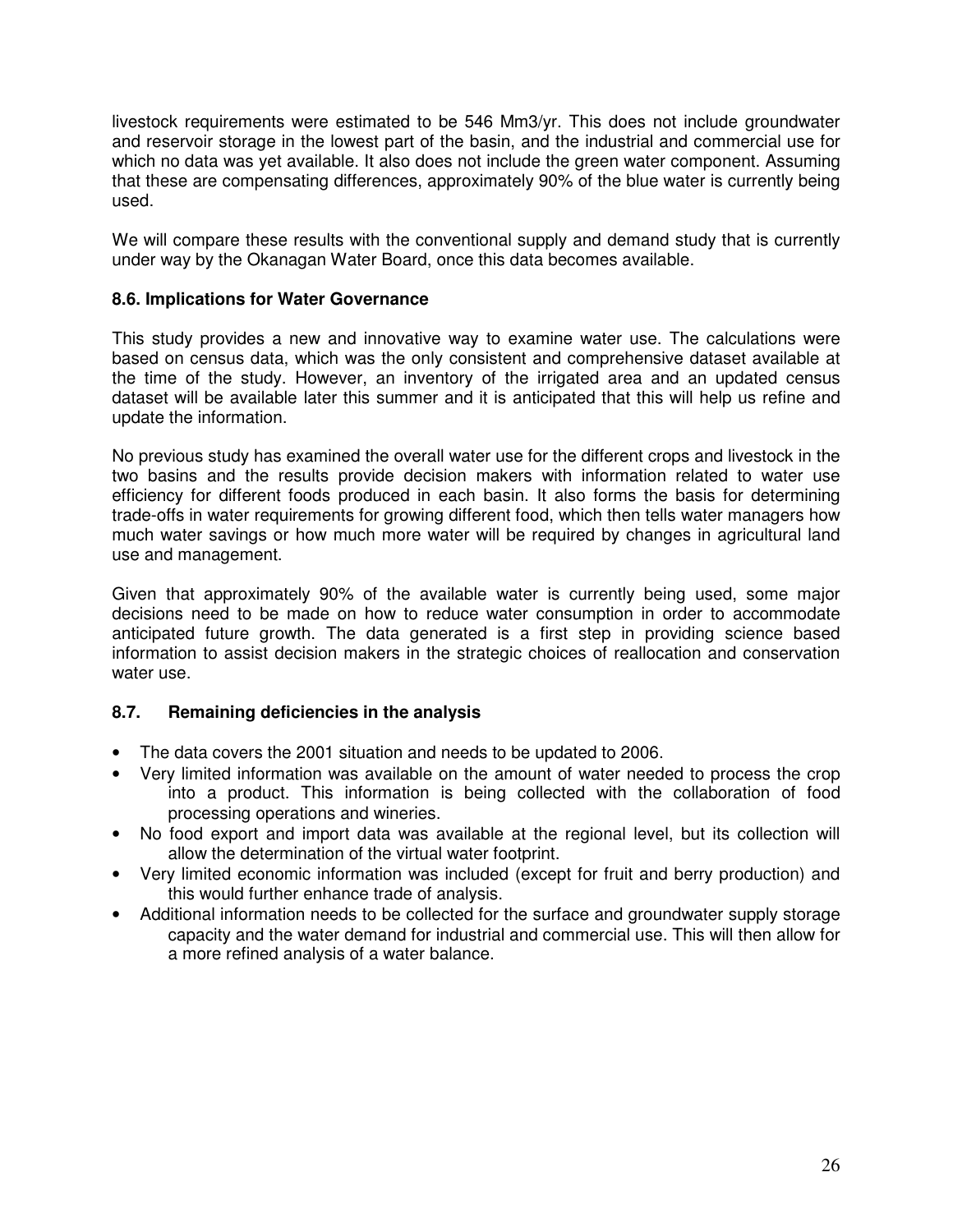# **9. Communication of results (Conferences, Papers and Policy Meetings)**

#### **9.1. Public Presentations**

Nine public presentations were given at local, national and international Conferences on the research topic and results:

Schreier, H. **2006** Incorporating the Concept of Virtual Water. Walter and Duncan Gordon Foundation, Symposium on Protection of Our Water Resources. March 23 Toronto, March 23.

Schreier, H. **2006** Virtual water and the water footprint. Policy Research Initiative - Freshwater for the Future, National Conference Fed. Gov. of Canada . Gatineau, Quebec, May 8-10. (Invited presentation) Abstract

Schreier, H. **2006** Virtual Water and the Water Footprint. 3. Digital Earth Summit on Sustainability, Auckland, New Zealand, International Society for Digital Earth, Landcare NZ and City of Auckland. August 29-31. (Invited keynote presentation).

Schreier, H. **2006** Virtual water and the water footprint in the Western Mountains. MTCLIM Research Conference. Consortium for Integrated Climate Research on Western Mountains (CIRMOUNT), NOAA, USGS and MRI. Mt. Hood, Oregon. Sept. 19-22. The MTCLIM presentation was WEB-Casted and can be viewed as follows: http://play.switch.ch/PLAY/Channels/0062/Archive/2006\_09\_22-

17\_34\_04/OnDemand/Player/en/QuickTime/VideoHighAndSlides/000/Player.page/index.html

Schreier, H. **2006** Virtual water and the water footprint in Western Canada. Canadian Water Network, 3rd Annual CWN Conference. Bringing Water Research to Life, Montreal, Nov 20-23.

Schreier, H. **2006.** Adapting to change – Improving water management in the Okanagan. Naramata Environmental Roundtable. Naramata, B.C. Dec 11, 2006

Schreier, H. **2006**. Watershed Protection from the top to the buttom. Riparian protection, making it works in the Okanagan-Similkameen. Okanagan-Similkameen Riparian Working Group, Annual Conference, Dec. 12, 2006, Penticton B.C.

Schreier, H. **2007**. Innovative ways of managing water. Annual Conference by the Ontario Processing Vegetable Industry, London, ON. Jan 23-34 (invited Keynote address)

Schreier, H. **2007**. Measuring the water footprint in the Okanagan using the virtual water concept. Okanagan Water Stewardship Council. March 8, Kelowna, B.C. \*\*\*

\*\*\*This last presentation was to the Okanagan Water Stewardship Council which is the multi-stakeholder group that gives advice and feedback on community water issues to the Okanagan Water Board. The Board is committed to develop a comprehensive water management strategy to the basin.

## **9.2. Research Paper:**

The following Research Paper has been submitted for review in 2006 to the following Journal: Journal of Environmental Assessment Policy and Management:

K. Schendel, J. MacDonald, H. Schreier and L.M. Lavkulich. Virtual Water: A framework for comparative regional resource assessment.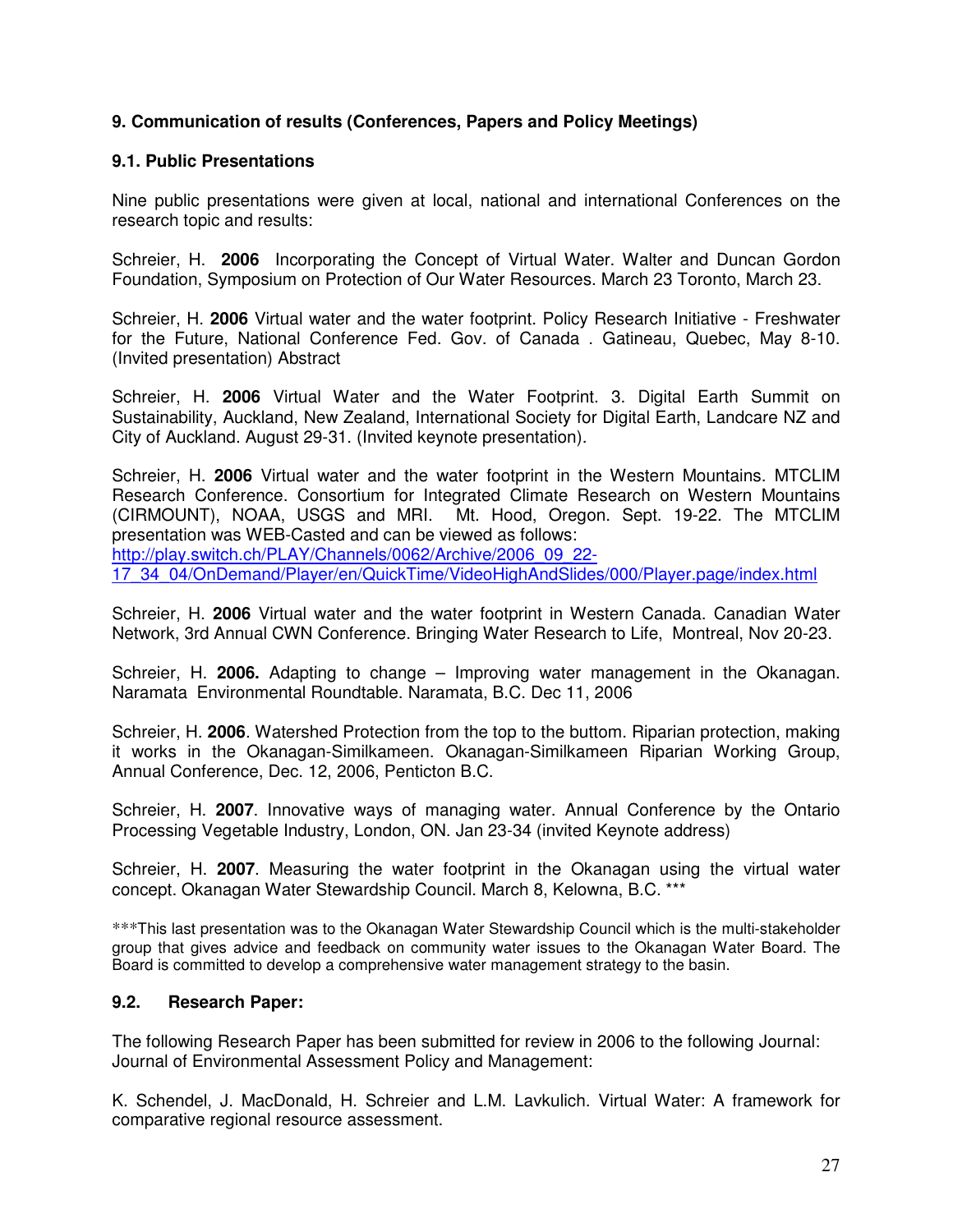The Conclusion of the paper is as follows:

The paper uses two case study areas within British Columbia, Canada to show that further refinement of the virtual water concept as proposed by UNESCO is made possible at a regional scale. Using the national and international data is not appropriate due to problems with disaggregating data to local climatic conditions. Instead, the virtual water content for smallerscale regions is calculated for the purposes of comparison between regions and between commodities. Using the concept for this purpose provides a tool for use in regional land and water planning.

The strengths associated with using the concept at a smaller scale are in the heightened sensitivity of the variables and multi-use nature of the output. The case study shows that there is greater variability between commodities when calculated at a basin scale, and this highlights trends in local agricultural yield and productivity, as well as regional climatic differences. The use of the concept at watershed scales provides more meaningful information for regional land use planners, managers, and policy makers.

Weaknesses are associated with issues relating to natural versus political boundaries; when trade data is not captured at a small enough scale to determine trade flows, virtual water and the water footprint is not possible. Alternative means to determining the flows, and also in upscaling the information, are necessary to overcome this issue. Geographic information systems are one option that may aid in managing this problem. GIS may also be the key were virtual water becomes the tool that integrates geo-political and ecological boundaries. For now it is an opportunity to look at land use and water use efficiencies in a new light.

In summary, the concept of virtual water may be used for commodities derived from primary photosynthesis or for goods and services requiring water. It may be employed for both policy formulation, usually at an aggregated level of data availability; or for management considerations at more specific levels of specificity of data.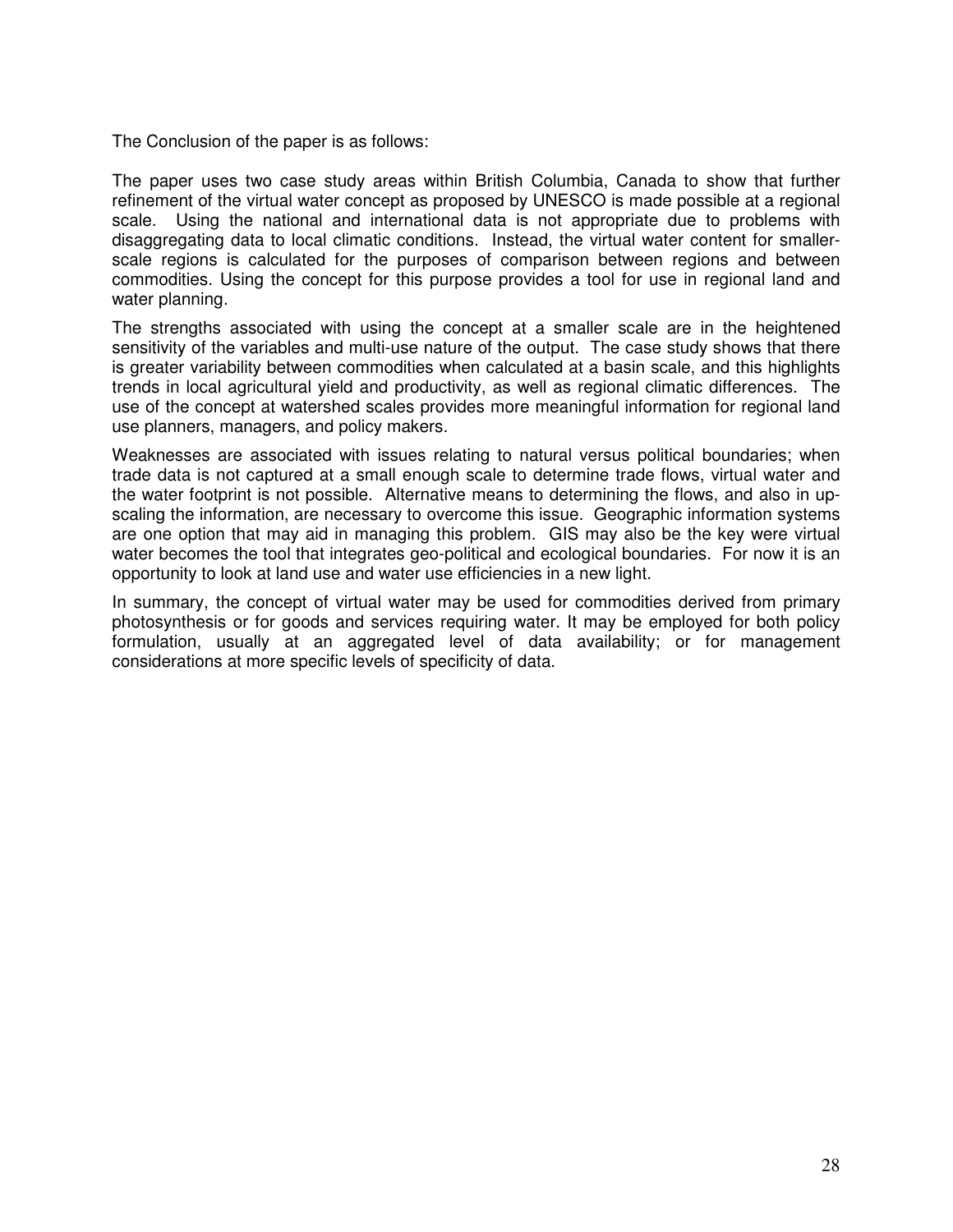## **10. Cited References and Bibliography**

Allan, JA (1997). Virtual water: a long term solution for water short Middle Easter economies? In Proc. Of the Paper Presentation at the 1997 British Assoc. Festival of Sci. Leeds: University of Leeds, Water and Development Session. Available at:

www2.soas.ac.uk/geography/waterissues/.

Allan, JA (1998). Virtual water: A strategic resource. Ground Water, 36(4), 545-546.

- British Columbia Ministry of Agriculture, Food and Fisheries (BCMAFF) (2002). Annual B.C. Horticultural Statistics. Victoria: Statistics and Economics Unit, Policy and Economics Branch. Available at http://www.al.gov.bc.ca/stats/2002HortStats.pdf
- British Columbia Ministry of Agriculture, Food and Fisheries (BCMAFF) (2004). An overview of the British Columbia grape industry. Abbotsford: Industry Competitiveness Branch.
- British Columbia Ministry of Agriculture, Food and Fisheries (BCMAFF) (2005). Field vegetables. In Vegetable Production Guide for commercial Producers 2004-2005. Abbotsford: Industry Competitiveness Branch.
- BCMAL 2004. Annual B.C. Horticultural Statistics. British Columbia Ministry of Agriculture and Lands, Statistical Services Unit, Policy and Economics Branch.
- BCMAL. 2006. B.C. Livestock watering handbook. BC Ministry of Agriculture and lands. http://www.agf.gov.bc.ca/resmgmt/publist/500series/590300-0.pdf
- Brandes, O.M., T. Maas and E. Reynolds. Thinking beyond pipes and pumps. Polis Project on Ecological Governance. Gordon Foundation. 53 pp.
- Chapagain, AK and AY Hoekstra (2003a). The water needed to have the Dutch drink tea. Delft, UNESCO-IHE Institute for Water Education.
- Chapagain, AK. and AY Hoekstra (2003b). Virtual water flows between nations in relation to trade in livestock and livestock products. Value of Water Research Report No. 15, Delft: UNESCO-IHE Institute for Water Education.
- Chapagain, AK and AY Hoekstra (2004a). Water footprints of nations Volume 1: Main Report. Value of Water Research Report No. 16, Delft: UNESCO-IHE Institute for Water Education.
- Chapagain, AK and AY Hoekstra (2004b). Water footprints of nations Volume 2: Appendices. Value of Water Research Report No. 16, Delft: UNESCO-IHE Institute for Water Education.
- Chapagain, AK, AY Hoekstra, and HHG Savenije (2005a). Saving water through global trade. Value of Water Research Report No. 17, Delft: UNESCO-IHE Institute for Water Education.
- Chapagain, AK, AY Hoekstra, HHG Savenije and R Gautam (2005b). The water footprint of cotton consumption. Value of Water Research Report No. 18, Delft: UNESCO-IHE Institute for Water Education.
- Chapagain, A.K., and Hoekstra, A.Y., The water footprint of coffee and tea consumption in the Netherlands, Ecological Economics, 2007.02.022.
- Dickenson, KM (2005). Water availability and use in the Okanagan Basin. In "Water Our Limiting Resource" Towards Sustainable Water Management in the Okanagan. pp. 271-278. Kelowna: B.C. Branch of the Canadian Water Resources Association.
- Dabo Guan, et al. (2007) Assessment of regional trade and virtual water flows in China, Ecological Economics, 61, 2007.
- Farm West (2007). Evapotranspiration. Retrieved May 8, 2007 from:

http://www.farmwest.com/index.cfm?method=climateet.showgraph

- Hoekstra, AY, HHG Savenije, and AK Chapagain (2000). Water value flows: A case study on the Zambezi basin. Value of Water Research Report No. 2, Delft: UNESCO-IHE Institute for Water Education.
- Hoekstra, AY and PQ Hung (2002). Virtual water trade: A quantification of virtual water flows between nations in relation to international crop trade. Value of Water Research Report No. 11, Delft: UNESCO-IHE Institute for Water Education.
- Hoekstra, AY and PQ Hung (2005). Globalization of water resources: International virtual water flows in relation to crop trade. Global Environmental Change, 15, 45-56.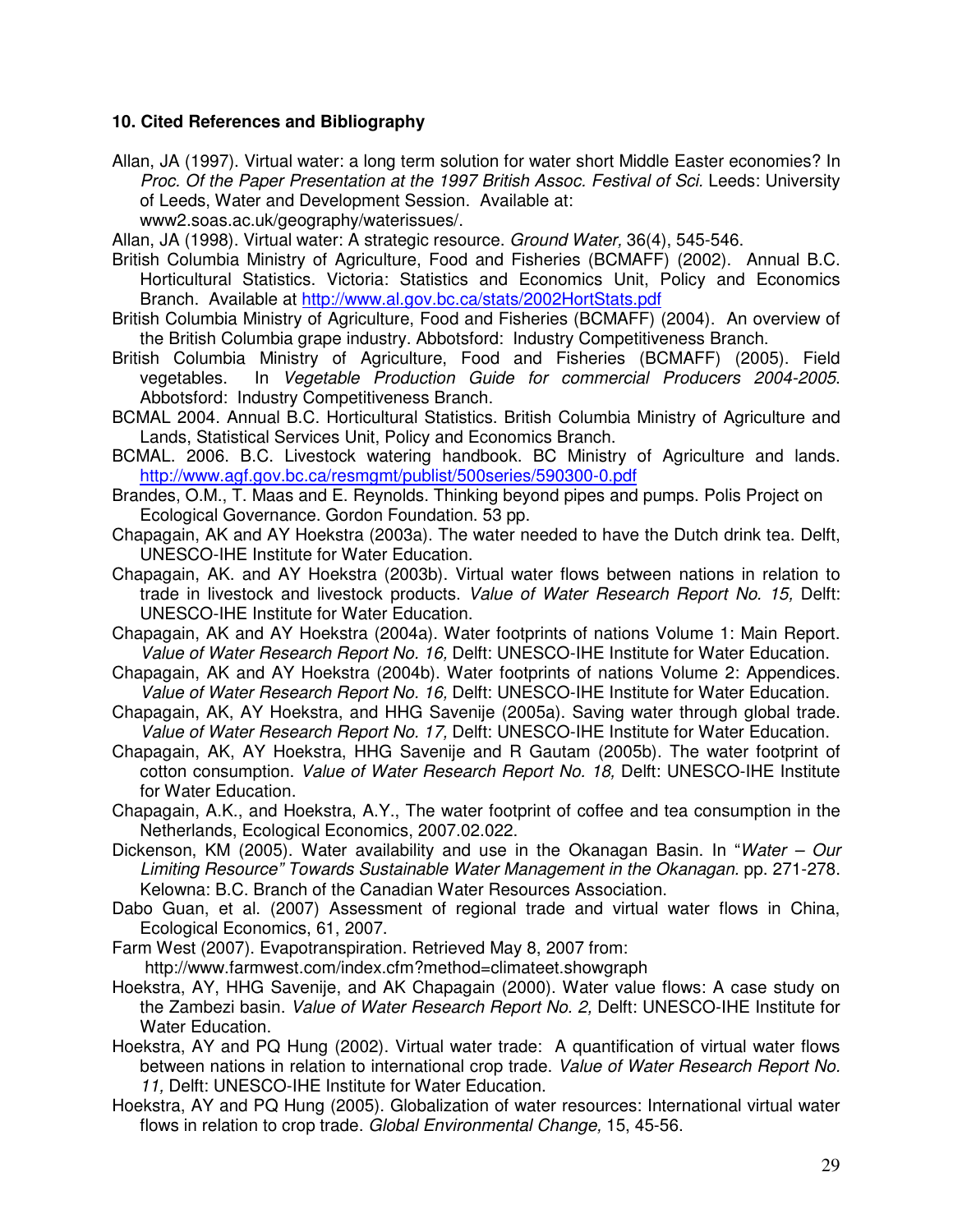- Hoekstra, A.Y. and Chapagain, A.K. (2007).The water footprints of Morocco and the Netherlands: Global water use as a result of domestic consumption of agricultural commodities, Ecological Economics, 2007.02.023
- Irrigation Industry Association of British Columbia. Evapotranspiration Rates for Turf Grass in British Columbia. Retrieved May 8, 2007 from:

http://www.irrigationbc.com/images/clientpdfs/Evapotranspiration%20Rates.pdf

- Kumar, MD and OP Singh (2005). Virtual water in global food and water policy making: Is there a need for rethinking? Water Resource Management, 19, 759-789.
- Lal, R., B.A. Stewart, N. Uphoff, and D.O. Hansen. 2005. Climate change and global food security. Taylor and Francis, N.Y. 778pp.
- Oki, T and S Kanae (2004). Virtual water trade and world water resources. Water Science and Technology, 49(7), 203-209.
- Pike, T (2005). South East Kelowna Irrigation District: Agricultural water conservation program review. In "Water – Our Limiting Resource" Towards Sustainable Water Management in the Okanagan. pp. 271-278. Kelowna: B.C. Branch of the Canadian Water Resources Association.

Rockströöm J. 2003. Managing rain for the future. In Rethinking Water Management, C Figueres, CM Tortajada and J Rockström (eds.), pp 70-101. London: Earthscan.

Rockström, J and L Gordon (2000). Assessment of green water flows to sustain major biomes of the world: Implications for future ecohydrological landscape management. *Physics and* Chemistry of the Earth, 26(11-12), 842-851.

Rogers, P.R., M. Ramon Llamas, and L.Martinez-Cortina. 2006. Water Crisis: Myth or Reality. Taylor and Francis, N.Y. 331 pp.

Schendel, EK and LM Lavkulich. Integrated water policy in Canada. In Integrated Water Management "IWM-2003" Pilot Study, C Lombardo, M Coenen, R Sacile, and P Meire (eds.), pp. 45-60. Amsterdam: NATO/CCMS Committee on the Challenges of Modern Society.

Schreier, H and S Brown (2002). Scaling Issues in watershed assessments. Water Policy, 3, 475-489A.

- Smil, V. 2000. Feeding the World; A challenge for the Twenty-First Century. Massachusetts Institute of Technology, 360 pp.
- Statistics Canada (2002). Farm data: full release. In 2001 Census of Agriculture. Ottawa: Statistics Canada.
- United States Bureau of Reclamation (USBR) (2006). Crop water use information. Washington DC: Department of the Interior. Available at http://www.usbr.gov/pn/agrimet/h2ouse.html.
- Van der Gulik, T and J Nyvall (2001). Coefficients for use in irrigation scheduling. Water Conservation Factsheet No. 577.100-5. Abbotsford: Ministry of Agriculture, Food and Fisheries Resource Management Branch.

van Hofwegen, P (2003). Voices on Virtual Water: 3. In Stockholm Water Front, P van Hofwegen, WWC, T. Allan (eds.), London: School of African and Oriental Studies.

Warner, J (2003). Virtual water -virtual benefits? Scarcity, distribution, security and conflict reconsidered. Value of Water Research Report No. 12, Delft: UNESCO-IHE Institute for Water Education.

Wilchens, D (2001). The role of "virtual water" in efforts to achieve food security and other national goals, with an example from Egypt. Agricultural Water Management, 49, 131-151.

 Zimmer, D and D Renault (2005) Virtual water in food production and global trade: Review of methodological issues and preliminary results., World Water Council.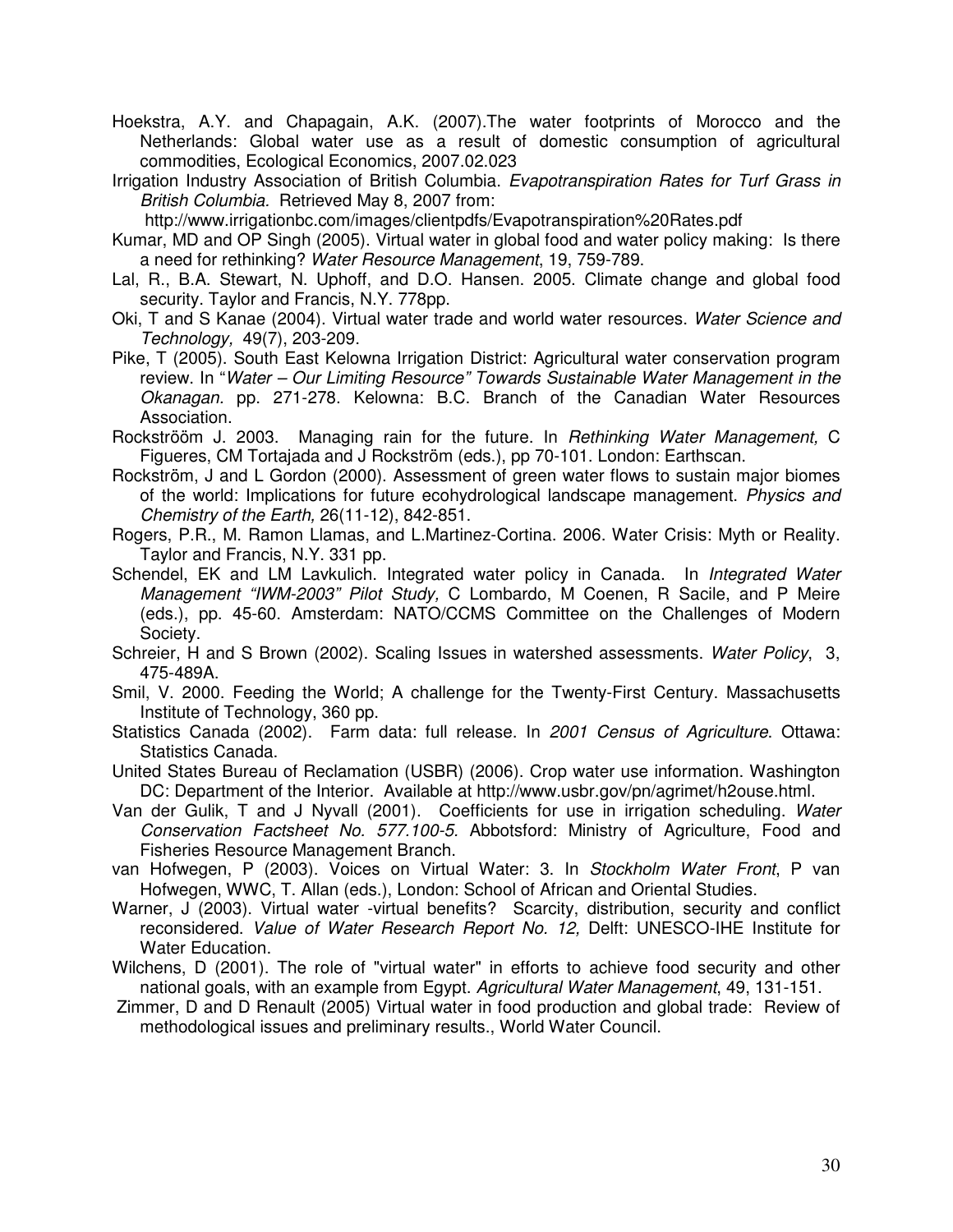Appendix 1: Virtual Water Calculations for Crops.